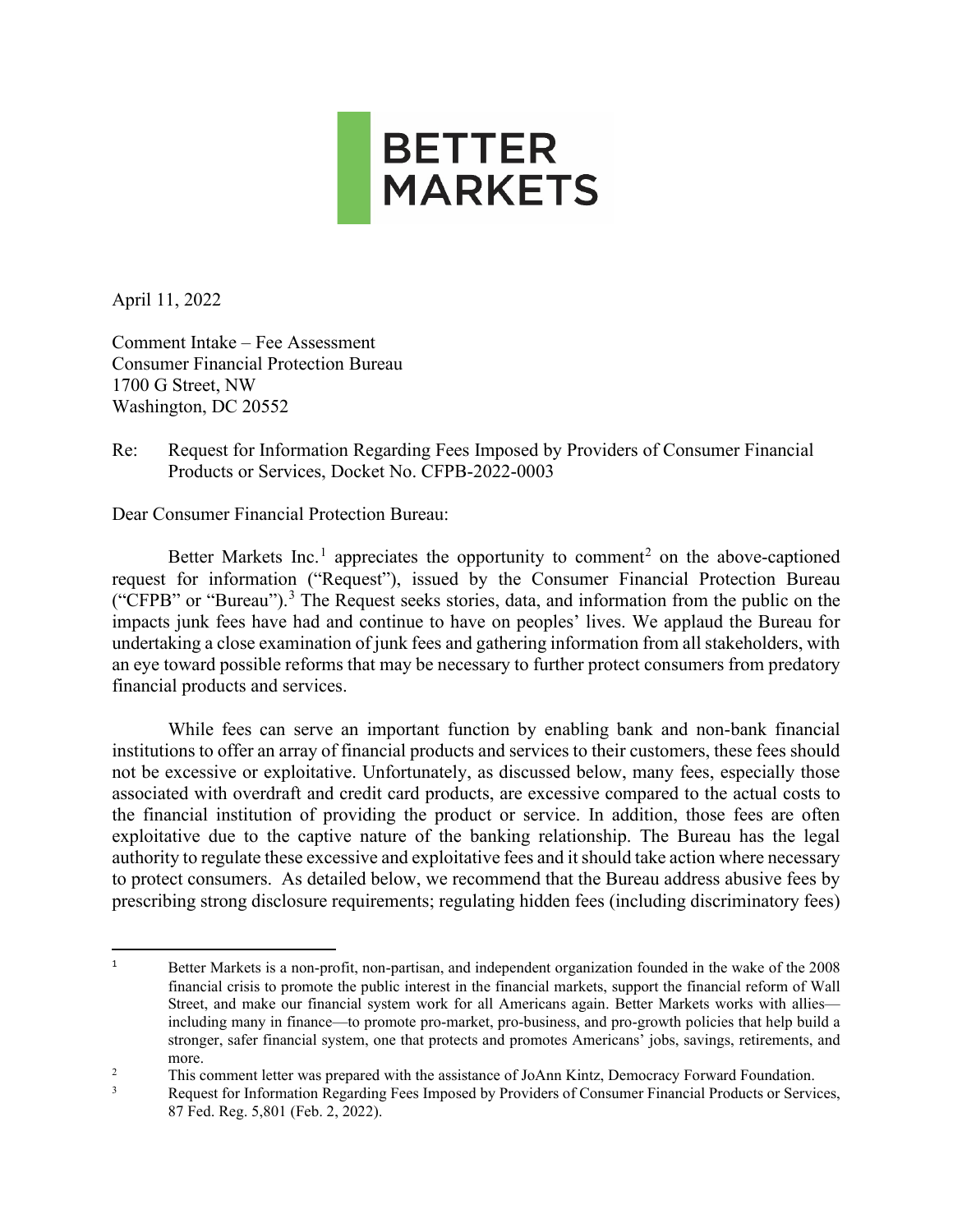as unfair, deceptive, and abusive acts or practices; and banning or limiting acts or practices that *result* in excessive and exploitive fees.

### **I. THE FINANCIAL SERVICES INDUSTRY RELIES HEAVILY ON FEES, MANY OF WHICH ARE EXCESSIVE AND EXPLOITATIVE.**

As interest rates fell from their highs in the early 1980s, banks began supplementing their lost revenue from interest by increasing revenue through other means, namely fees and services.<sup>[4](#page-1-0)</sup> The list of these charges has grown long and now includes fees related to overdraft and nonsufficient funds; remittances; account maintenance; minimum balance; ATM withdrawal; online bill pay; mobile deposit; external bank transfer; savings withdrawal; card replacement; inactivity; paper statements; early closure; and overdraft protection to name only a few. While the Credit Card Accountability Responsibility and Disclosure (Credit CARD) Act of 2009 made strides in enhancing disclosures to consumers for open-end credit lending, the trend in the banking industry of relying upon fees and services for a greater share of revenue has continued to grow unimpeded by the Credit CARD Act or any other statutes or regulations. According to Federal Deposit Insurance Corporation (FDIC) bank revenue data analyzed by the Pew Charitable Trusts, bank revenue from fees and services, including overdraft and non-sufficient funds, has more than doubled from 1984 to 201[5](#page-1-1), while revenue from interest has declined over that same period.<sup>5</sup>

These fees may appear individually modest and perhaps even appropriate, ranging from a \$3 ATM withdrawal charge to a \$15 monthly checking account maintenance fee, but collectively they are exacting a huge price from consumers, especially those consumers with low incomes.<sup>[6](#page-1-2)</sup> Moreover, these fees are often hidden or effectively hidden in plain sight from customers through inadequate disclosure. For example, the disclosure of many fees are buried in hundreds or thousands of lines of account agreement legalese that most consumers do not read through. The disclosure of all fees would benefit from the type of requirements outlined by the CFPB for credit cards.<sup>[7](#page-1-3)</sup> However, as history has proved, disclosure itself is not always enough to adequately protect American financial consumers.

<span id="page-1-0"></span><sup>4</sup> The Pew Charitable Trusts, *Consumers Need Protection From Excessive Overdraft Costs* 3 (2016), [https://www.pewtrusts.org/-](https://www.pewtrusts.org/-/media/assets/2016/12/consumers_need_protection_from_excessive_overdraft_costs.pdf)

 $\frac{1}{\text{median/asserts}/2016/12/\text{consumers}\text{need}}$  protection from excessive overdraft costs.pdf.

<span id="page-1-1"></span>*Id.*; *See also* The Office of Sen. Cory Booker, *An Analysis of Bank Overdraft Fees Final* (Aug. 2018), <https://www.scribd.com/document/385303657/An-Analysis-of-Bank-Overdraft-Fees-Final> ("A number of concerning practices persist, including a disproportionately high fee per overdraft; multiple fees per day; financial rewards for employees based on overdraft revenue and/or overdraft opt-in rates; and non-sequential ordering of transactions").

<span id="page-1-2"></span><sup>6</sup> *See* Éva Nagypál, CFPB, Data Point: Overdraft/NSF Fee Reliance Since 2015 – Evidence from Bank Call Reports, 3 (2021) (The CFPB estimates overall market revenue from overdraft and non-sufficient funds fees was \$15.47 billion in 2019); *see* CFPB, The Consumer Credit Card Market 52–54 (2021)(In 2020, consumers were assessed \$20.8 billion in credit card fees, including \$12 billion in late fees); *see* David Low et al., CFPB, Data Point: Frequent Overdrafters,5 (2017) (The CFPB found that nine percent of all accounts accounted for 79 percent of all overdraft and non-sufficient funds fees).

<span id="page-1-3"></span><sup>7</sup> *See* Truth in Lending (regulation Z),12 C.F.R. §1026 (2022).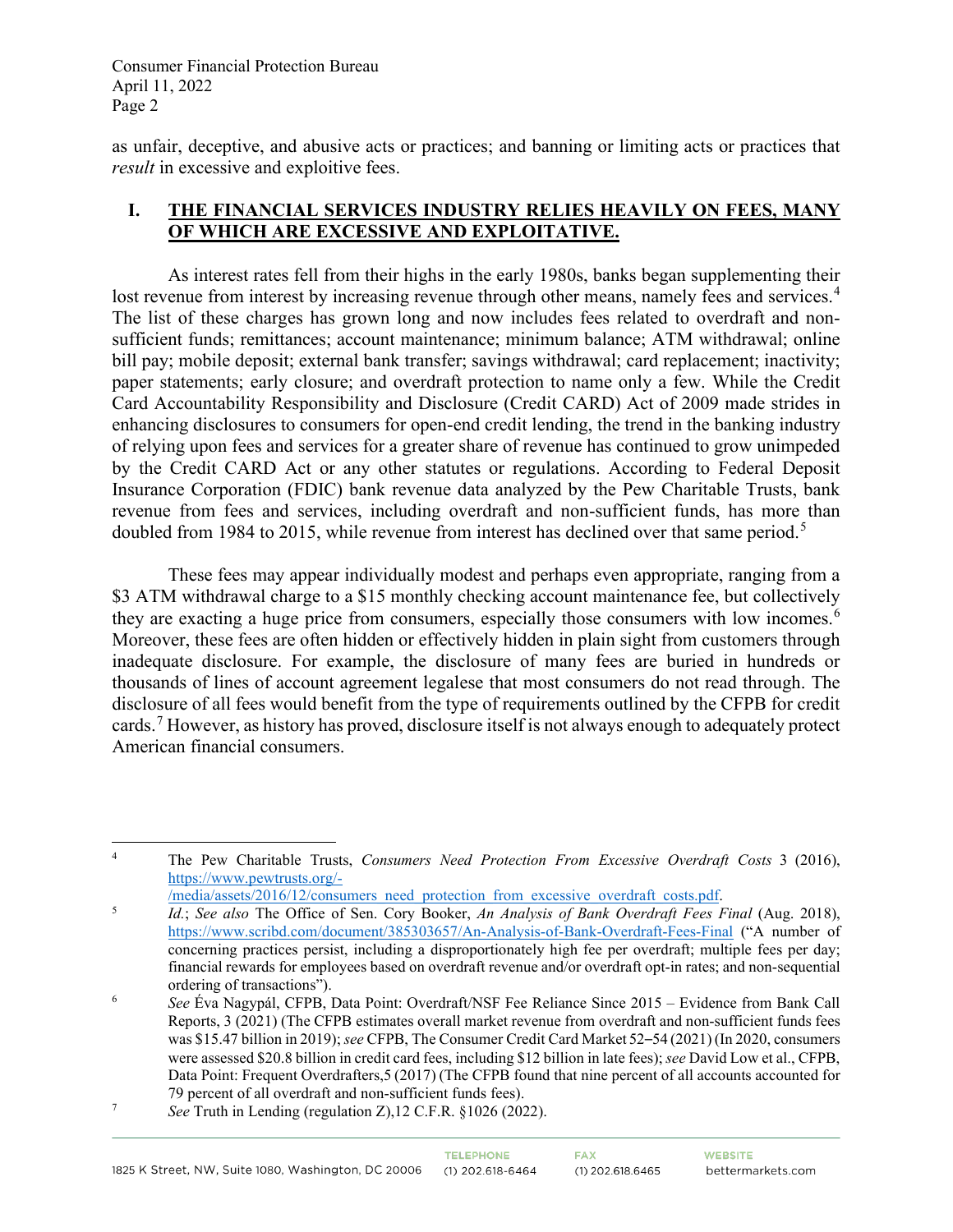As shown below, many bank and non-bank financial institutions have been using these hidden or hidden in plain sight fees in a manner that is both excessive and exploitative in an effort to boost their bottom line at the expense of consumers.

### **A. Many hidden fees are excessive compared to costs of the underlying financial product.**

Many fees charged by bank and non-bank financial institutions originated as a means of recovering the costs of providing varying products and services. Those costs to the institution included such items as human capital required to implement and service products, technology that automates products and services, the losses associated with closing an account with negative balances, fraudulent charges, and others. Due to technology lowering transaction costs and the U.S. moving to faster payment systems, in addition to increasing automation, the costs to bank and non-bank financial institutions offering these products and services continues to decline. While technology is lowering costs to bank and non-bank financial institutions, these lower costs are not always being passed on to consumers. Increasingly, these hidden fees have evolved into dedicated revenue streams that boost profitability without regard to the underlying costs incurred by the institution. According to the CFPB's own research, bank assessed fees on overdraft and nonsufficient funds were an estimated \$15.47 billion in 2019, a number which does not include fees from non-bank financial institutions.<sup>[8](#page-2-0)</sup> Compared to the actual costs of providing overdraft services, namely charging off principal balances which represents roughly 14.4% of net overdraft fees, bank and non-bank financial institutions are reaping a windfall in excessive fees on their overdraft programs.<sup>[9](#page-2-1)</sup>

Revenue derived from fees and services has proven to be so lucrative that some banks have perfected the art to the extent they now generate a majority of their revenue from the practice. For example, recent research found that six banks, five of which have \$1 billion in assets or more, generated more than fifty percent of their revenues from overdraft fees alone, including three banks that "had overdraft revenues greater than total net income (meaning they lost money on every other aspect of their business)."[10](#page-2-2) It is difficult to imagine how a bank that relies so heavily on a single revenue stream, especially one that is dependent on squeezing excessive fees from their own customers' accounts, could possibly have a safe and sound banking model. In fact, such practices are more akin to the practices of the payday loan industry, where fee generation is the business model in and of itself. For example:

"Overdraft is essentially a very high-interest loan: If paid within two weeks, a \$27 overdraft fee for a \$20 overdraft incident is equivalent to a bank loan with an APR of 3,520%. Banks offer cheaper ways to complete these transactions, for example, by opening an overdraft line of credit (usually an APR of around 18%) or linking a checking account to a savings or credit card account (costing a \$5 flat fee). Given the availability of cheaper alternatives, banks' ability to generate overdraft revenue,

<span id="page-2-0"></span><sup>8</sup> Nagypál, *supra* note 6.

<span id="page-2-1"></span><sup>9</sup> <sup>9</sup> CFPB, CFPB Study of Overdraft Programs 17 (2013).

<span id="page-2-2"></span><sup>10</sup> Aaron Klein, *A few small banks have become overdraft giants*, Brookings Inst. (Mar. 1, 2021), [https://www.brookings.edu/opinions/a-few-small-banks-have-become-overdraft-giants/.](https://www.brookings.edu/opinions/a-few-small-banks-have-become-overdraft-giants/)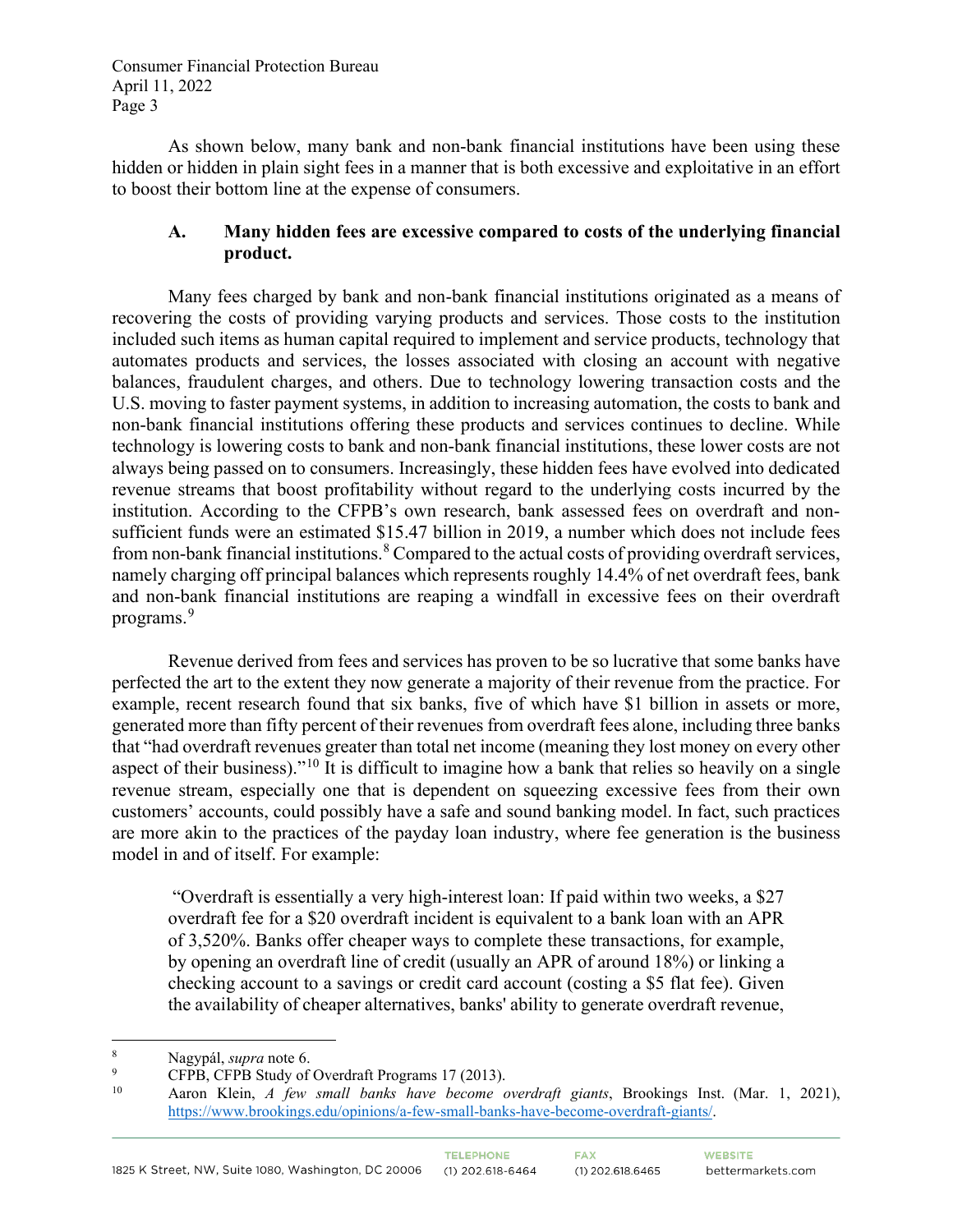especially from repeat overdrafters, is puzzling. One possible explanation for overdraft incidence is consumer inattention--nearly all consumers who overdraft are unaware that they are about to overdraw their accounts and unfamiliar with the magnitude of overdraft penalties. The lack of salience of these fees to the consumers who bear them enables banks to generate large overdraft profits."<sup>[11](#page-3-0)</sup>

This reliance on overdraft fees as a primary driver of revenue motivates banks to adopt policies and practices that incentivize their customers to habitually overdraft. Fewer than 10 percent of all checking account customers accrue 84% of the checking account fees due to habitual overdrafting.<sup>[12](#page-3-1)</sup> This has a much more pronounced effect on low-income individuals who are more likely to have less in their accounts and twice as likely to frequently overdraft their bank accounts.[13](#page-3-2) Meanwhile, in some cases, banks are using the increased fees on their low-income customers to offer lower-cost products to their more wealthy clients.<sup>[14](#page-3-3)</sup> The bank and non-bank financial institutions that rely heavily on fees as a primary source of revenue are further and further removed from assessing reasonable fees on products they offer, as they prey on their own customers' financial instability through excessive fees.

Increasing public awareness and pressure from lawmakers surrounding these fee-gouging practices have prompted some banks to lower or eliminate certain fees, especially overdraft and non-sufficient funds fees, or offer alternative accounts with no overdraft charges and limited fees.<sup>[15](#page-3-4)</sup> In fact, the industry's own trade association recently encouraged every bank across the country to offer checking accounts that meet the Cities for Financial Empowerment Fund's Bank On National Account Standards.<sup>[16](#page-3-5)</sup> These Bank On accounts are low cost checking accounts, with no overdraft fees. They offer Community Reinvestment Act credit to banks that offer them, and they "perform in a manner consistent with that of a bank's existing customer base and at similar costs."[17](#page-3-6)

<span id="page-3-0"></span><sup>11</sup> Natasha Sarin, *Making Consumer Finance Work*, 119 COLUM. L. REV. 1519, 1553–54 (2019).

<span id="page-3-2"></span><span id="page-3-1"></span>

<span id="page-3-3"></span>

<sup>12&</sup>lt;br>
13 *Id.* at 1559.<br>
14 *See also id.* at 1559-60 ("The existence of inequitable cross-subsidization calls for regulatory intervention. These cross-subsidies arise for two distinct reasons: (1) High-income consumers are less likely to bear hidden penalty fees--because they tend to be more attentive and because they are wealthier, so they are less likely to overdraw their accounts or be delinquent on a credit card payment; and (2) high-income consumers have access to the most attractive financial products. For example, they transact with payment instruments that provide rewards for retail purchases. Cash users receive no similar benefits, and the result is a regressive transfer from low-income, creditless consumers to their wealthier counterparts").

<span id="page-3-4"></span><sup>15</sup> *See* Press Release, Bank of Am., *Bank of America Announces Sweeping Changes to Overdraft Services in 2022, Including Eliminating Non-Sufficient Funds Fees and Reducing Overdraft Fees* (Jan. 11, 2022), [https://newsroom.bankofamerica.com/content/newsroom/press-releases/2022/01/bank-of-america](https://newsroom.bankofamerica.com/content/newsroom/press-releases/2022/01/bank-of-america-announces-sweeping-changes-to-overdraft-services.html)[announces-sweeping-changes-to-overdraft-services.html;](https://newsroom.bankofamerica.com/content/newsroom/press-releases/2022/01/bank-of-america-announces-sweeping-changes-to-overdraft-services.html) *see* Press Release; Capital One Bank, *Capital One* 

*Eliminated Overdraft Fees for Customers* (Dec. 1, 2021), [https://www.capitalone.com/about/newsroom/eliminating-overdraft-fees/.](https://www.capitalone.com/about/newsroom/eliminating-overdraft-fees/)<br><sup>16</sup> Press Release, Am. Bankers Ass'n, ABA Urges America's Banks to Offer Bank On-Certified Accounts (Oct.

<span id="page-3-5"></span><sup>19, 2020),</sup> [https://www.aba.com/about-us/press-room/press-releases/aba-urges-americas-banks-to-offer-](https://www.aba.com/about-us/press-room/press-releases/aba-urges-americas-banks-to-offer-bank-on-certified-accounts)

<span id="page-3-6"></span>[bank-on-certified-accounts.](https://www.aba.com/about-us/press-room/press-releases/aba-urges-americas-banks-to-offer-bank-on-certified-accounts) 17 *Id.* (citing Fed. Rsrv. Bank of St. Louis, *The Bank On National Data Hub: Findings from the First Year* (2019)[, https://www.stlouisfed.org/-/media/project/frbstl/stlouisfed/files/pdfs/community](https://www.stlouisfed.org/-/media/project/frbstl/stlouisfed/files/pdfs/community-development/bank-on/2019_bankon_report_final.pdf?la=en&hash=DC19FC5164ADCE880258E20B824A1488)[development/bank](https://www.stlouisfed.org/-/media/project/frbstl/stlouisfed/files/pdfs/community-development/bank-on/2019_bankon_report_final.pdf?la=en&hash=DC19FC5164ADCE880258E20B824A1488)[on/2019\\_bankon\\_report\\_final.pdf?la=en&hash=DC19FC5164ADCE880258E20B824A1488\)](https://www.stlouisfed.org/-/media/project/frbstl/stlouisfed/files/pdfs/community-development/bank-on/2019_bankon_report_final.pdf?la=en&hash=DC19FC5164ADCE880258E20B824A1488).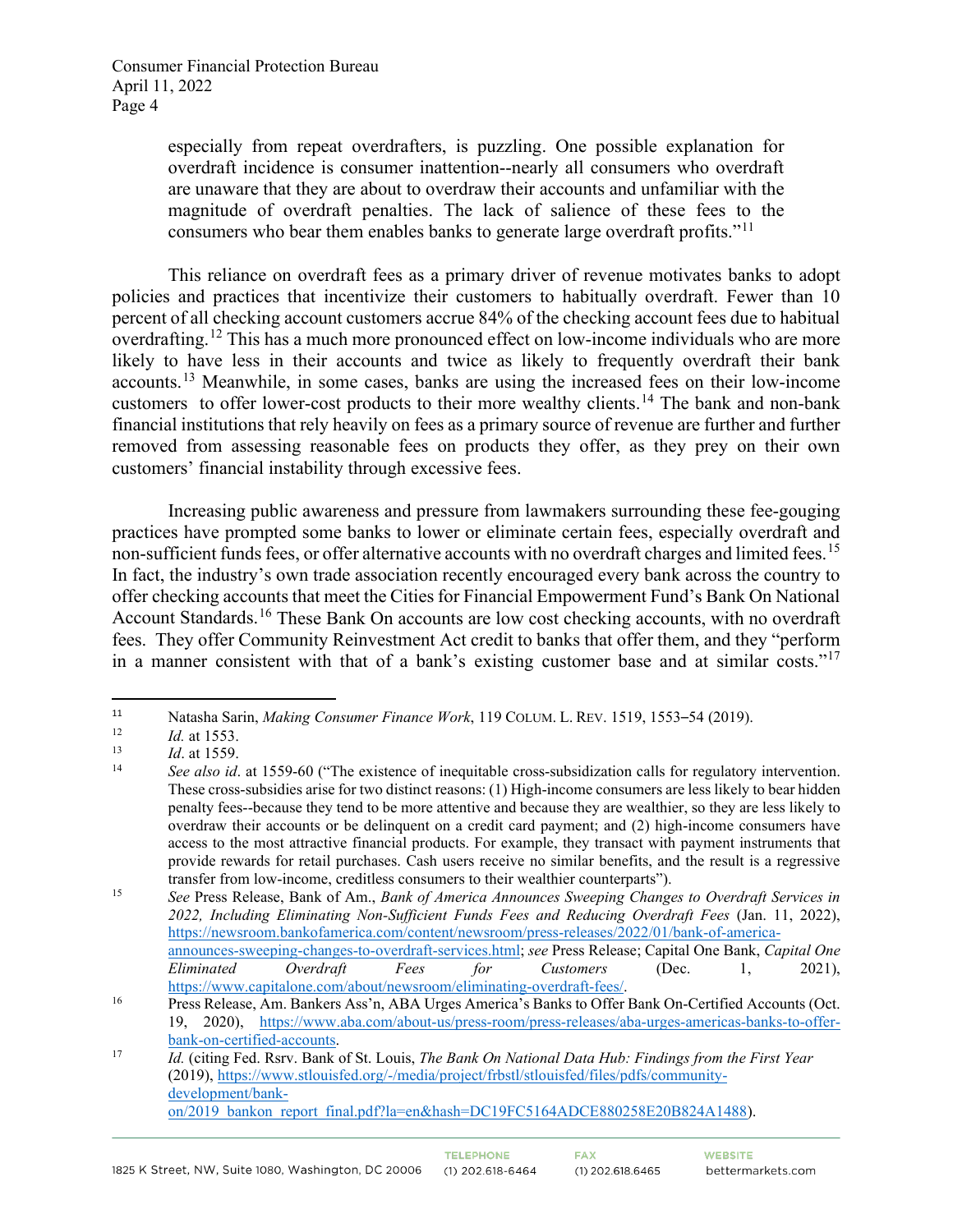However, while the number of banks offering these Bank On accounts increased in 2021, including eight of the ten largest banks, it remains a very small percentage of all financial institutions: Of the thousands of banks and credit unions throughout the country, only 174 offer Bank On certified accounts.[18](#page-4-0) And this does not account for the many other types of fees, apart from checking account fees, that show no signs of abating. As the industry's own trade association has acknowledged above, these low-cost, no overdraft fee accounts operate at cost levels similar to those associated with traditional checking accounts.

Of course, many customers want the option to have overdraft privileges on their accounts, or essentially short-term lines of credit, but questions remain about whether the charges associated with overdrafts are commensurate with the costs to the bank and non-bank financial institutions of providing the short-term credit. In some instances, large banks are eliminating or limiting overdraft and non-sufficient funds fees while maintaining their overdraft protection program at no or low cost.<sup>[19](#page-4-1)</sup> Guided by previous research and reports issued on this topic by the CFPB, the Acting Comptroller of the Office of the Comptroller of the Currency (OCC) has laid out several best practices for bank overdraft programs identified by OCC staff, including grace periods before an overdraft charge is imposed, overdraft alerts, and limits on multiple charges in a single day.<sup>[20](#page-4-2)</sup> These efforts by some but not all financial institutions and regulators highlight that effective overdraft programs can be implemented in a manner that does not result in excessive and exploitative fees. This is further evidence that many hidden fees imposed on consumers by bank and non-bank financial institutions, at least as they relate to fees associated with operating checking accounts, are unnecessary and excessive when compared to the costs to the financial institution of offering these accounts.

### **B. Many fees are exploitative due to the captive nature of banking relationships.**

Excessive fees charged by bank and non-bank financial institutions become exploitative when customers have little or no recourse based on the captive nature of their relationship with the bank, especially when mandatory arbitration clauses are tucked into these customer agreements. According to a survey of more than 2,600 adults, the average American consumer will maintain a primary checking account with the same bank or credit union for more than 14 years.<sup>[21](#page-4-3)</sup> While it may be true that many consumers are satisfied with their bank or non-bank financial institution, it is also true that it is exceedingly time consuming and notoriously difficult to close a checking

<span id="page-4-0"></span><sup>&</sup>lt;sup>18</sup> FDIC, 2021 Annual Report  $68-69$  (2021).

<span id="page-4-1"></span><sup>19</sup> *See* Press Release, Ally Bank, Ally Bank Eliminates all overdraft fees, ending centuries-old industry practice and lifting consumer burden (June 2, 2021), [https://media.ally.com/2021-06-02-Ally-Bank-eliminates-all](https://media.ally.com/2021-06-02-Ally-Bank-eliminates-all-overdraft-fees,-ending-centuries-old-industry-practice-and-lifting-consumer-burden)[overdraft-fees,-ending-centuries-old-industry-practice-and-lifting-consumer-burden;](https://media.ally.com/2021-06-02-Ally-Bank-eliminates-all-overdraft-fees,-ending-centuries-old-industry-practice-and-lifting-consumer-burden) *see* Press Release, PNC Bank, PNC Launches Low Cash Mode (SM) To Address \$17 Billion In Industry Overdraft Fees (Apr. 13, 2021), [https://pnc.mediaroom.com/2021-04-13-PNC-Launches-Low-Cash-Mode-SM-To-Address-17-](https://pnc.mediaroom.com/2021-04-13-PNC-Launches-Low-Cash-Mode-SM-To-Address-17-Billion-In-Industry-Overdraft-Fees) [Billion-In-Industry-Overdraft-Fees.](https://pnc.mediaroom.com/2021-04-13-PNC-Launches-Low-Cash-Mode-SM-To-Address-17-Billion-In-Industry-Overdraft-Fees)<br><sup>20</sup> Michael Hsu, Acting Comptroller, Off. of the Comptroller of the Currency, Remarks before the Consumer

<span id="page-4-2"></span>Fed'n of America's 34th Ann. Fin. Servs. Conf.: Reforming Overdraft Programs to Empower and Promote Financial Health (Dec. 8, 2021).

<span id="page-4-3"></span><sup>21</sup> Mary Wisniewski, *Survey: While checking fees vary wildly by race and age, Americans stay loyal to their banks*, Bankrate (Jan. 15, 2020), [https://www.bankrate.com/banking/best-banks-consumer-survey-](https://www.bankrate.com/banking/best-banks-consumer-survey-2020/#:%7E:text=Yet%2C%20most%20Americans%20stay%20committed,current%20bank%20or%20credit%20union)[2020/#:~:text=Yet%2C%20most%20Americans%20stay%20committed,current%20bank%20or%20credit](https://www.bankrate.com/banking/best-banks-consumer-survey-2020/#:%7E:text=Yet%2C%20most%20Americans%20stay%20committed,current%20bank%20or%20credit%20union) [%20union.](https://www.bankrate.com/banking/best-banks-consumer-survey-2020/#:%7E:text=Yet%2C%20most%20Americans%20stay%20committed,current%20bank%20or%20credit%20union)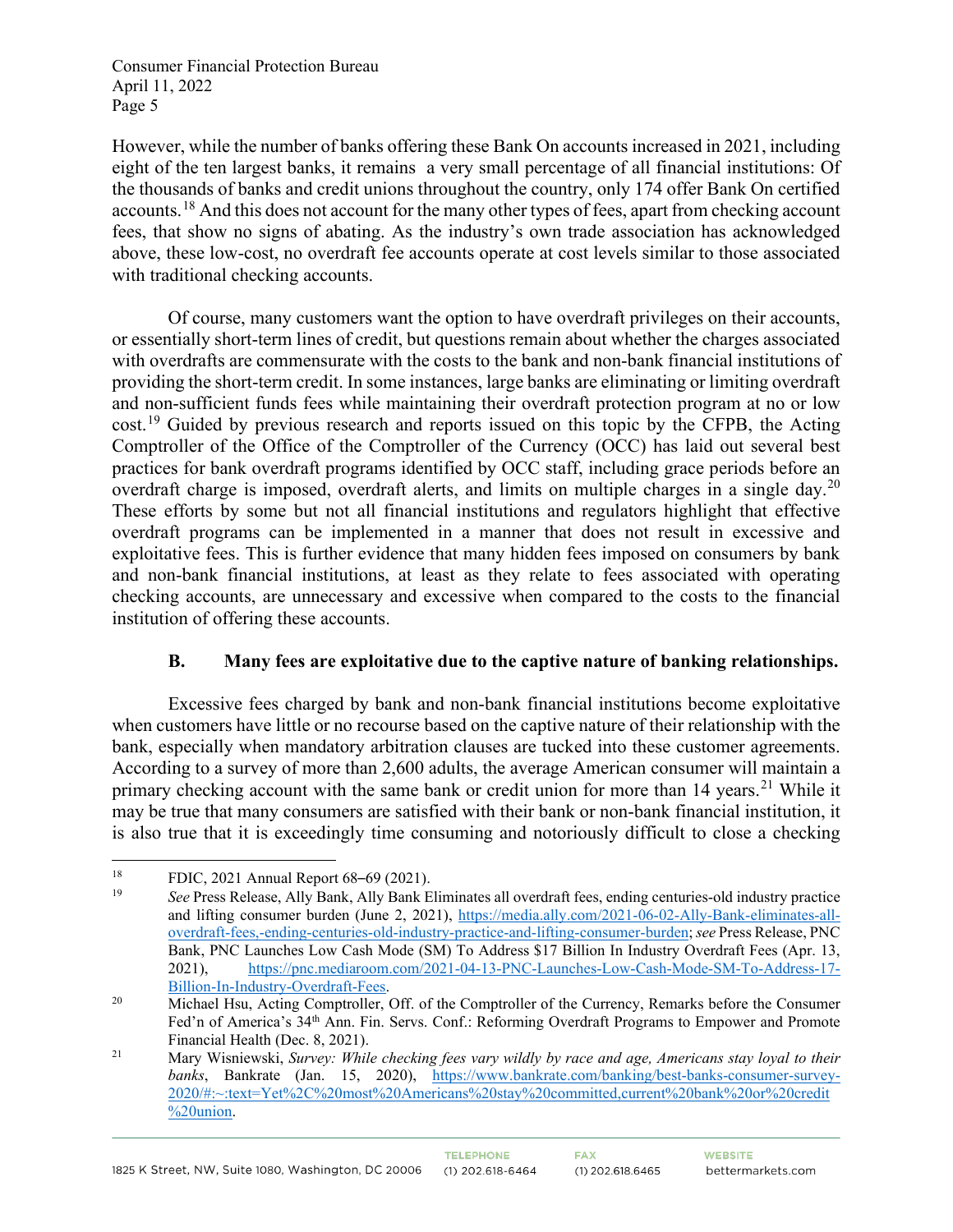account and transfer it to another bank or credit union. From the beginning of the relationship, a consumer begins to integrate their primary checking account into nearly every aspect of their life – direct deposit for earned wages, debit cards, checks, automatic payment for bills, safe deposit boxes, convenient ATM access, and much more. In addition, bank and non-bank financial institutions institute fees and rely on other hurdles to discourage a consumer from closing an account, including wait times for processing checks, fees for transferring funds to an external account, fees for closing accounts, and the negative implications of a closed account on a credit report. These are just some of the hurdles that further entrench captive relationships between customers and their bank and non-bank financial institutions, enabling these institutions to exploit their customers through excessive fees without fear of losing their business.

The ability of banks and nonbanks to exploit their customers without fear of accountability is facilitated through the inclusion of mandatory arbitration clauses in customer agreements. As the CFPB well knows, tens of millions of consumers are obligated to pursue arbitration to resolve complaints or claims against their bank or non-bank financial institution, thanks to mandatory pre-dispute arbitration clauses found in consumer financial products or services contracts.<sup>[22](#page-5-0)</sup> Mandatory arbitration clauses are common in credit card, checking account, payday lending, prepaid card, and private student loan agreements. Many not only mandate arbitration but also preclude class arbitration. As is the case with many hidden fees, when a dispute between a consumer and financial institution arises, the cost and hassle of bringing an individual case to arbitration is often outweighed by the fee or fees at issue. Where the average individual claim is relatively modest in amount, the inclusion of mandatory arbitration clauses in consumer financial services agreements does not effectively deter excessive and exploitative fees and leaves consumers with little means of effective recovery.

Pre-dispute arbitration agreements in consumer finance agreements are particularly harmful to consumers seeking redress over hidden fees. Hidden fees are by their nature meant to be small enough to go unnoticed by consumers – to be hidden. However, bank and non-bank financial institutions reap huge windfalls from these hidden fees when they are assessed across thousands and millions of consumer accounts. The inclusion of pre-dispute arbitration agreements in consumer finance contracts and the costs and hurdles associated with bringing such claims make it highly unlikely that consumers would seek to bring their bank or non-bank financial institution to arbitration over any hidden fee or fees. Without the class-action remedy available to consumers, there are few deterrents for bank and non-bank financial institutions from imposing excessive and exploitative fees on their customers. Indeed, as the CFPB's own study shows, the ability of a large number of claimants to form a class is the most effective means of facilitating recovery and deterring misconduct through private actions.<sup>23</sup>

Fees charged by bank and non-bank financial institutions can also become exploitative when they have a disparate impact on a particular class, typically minority groups who can least

<span id="page-5-0"></span><sup>&</sup>lt;sup>22</sup> CFPB, *Arbitration Study* 9 (2015), https://files.consumerfinance.gov/f/201503 cfpb arbitration-study[report-to-congress-2015.pdf.](https://files.consumerfinance.gov/f/201503_cfpb_arbitration-study-report-to-congress-2015.pdf) 23 Press Release, CFPB, CFPB Study Finds That Arbitration Agreements Limit Relief for Consumers (Mar. 10,

<span id="page-5-1"></span><sup>2015),</sup> [https://www.consumerfinance.gov/about-us/newsroom/cfpb-study-finds-that-arbitration-agreements](https://www.consumerfinance.gov/about-us/newsroom/cfpb-study-finds-that-arbitration-agreements-limit-relief-for-consumers/)[limit-relief-for-consumers/.](https://www.consumerfinance.gov/about-us/newsroom/cfpb-study-finds-that-arbitration-agreements-limit-relief-for-consumers/)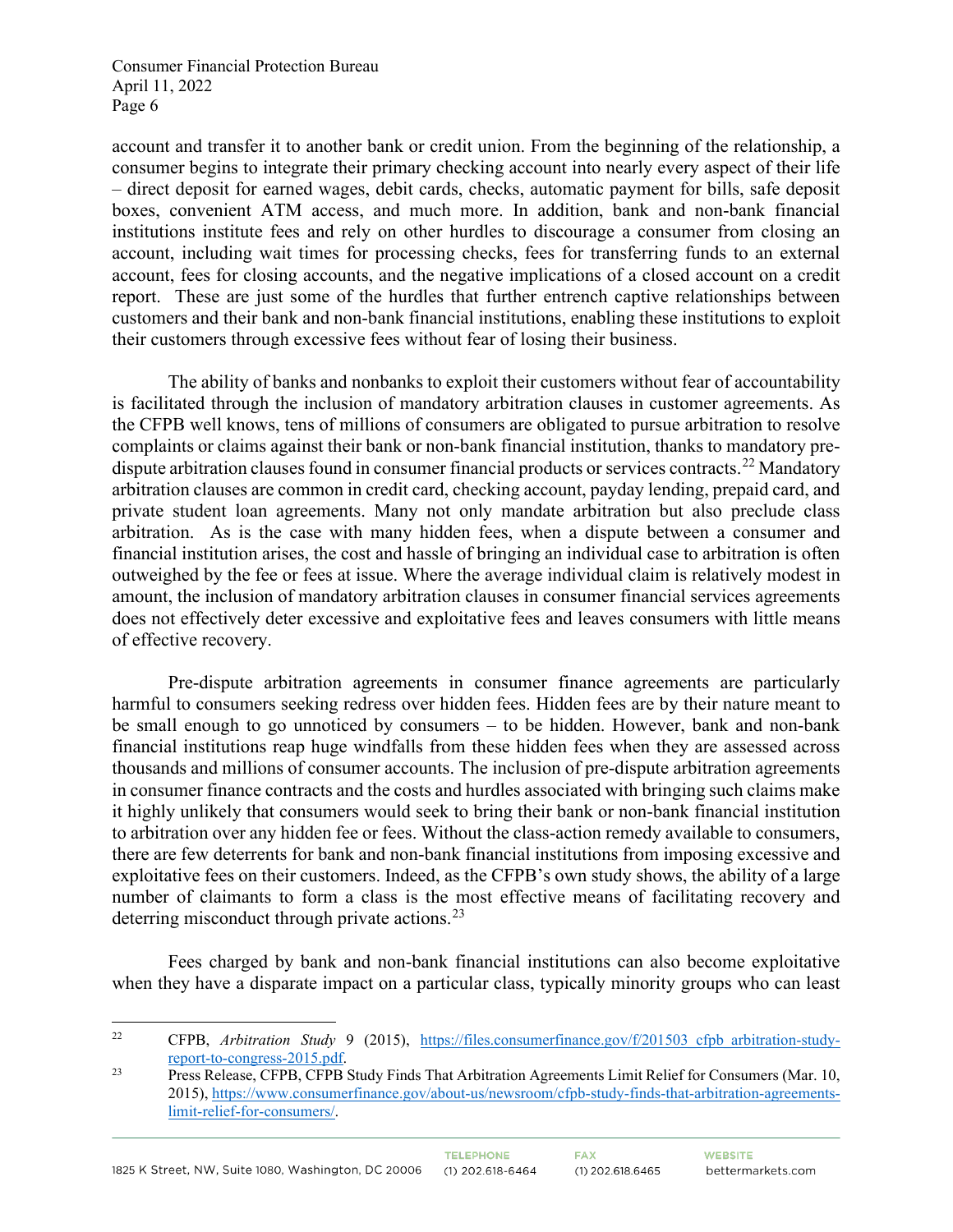afford the costs. It is well established that Black and Hispanic households have far different experiences than White households when accessing financial services and banking. The same can be said when it comes to hidden fees:

- On average per month, Black and Hispanic checking account holders reported paying \$12.30 and \$15.85 in fees, respectively, while White checking account holders paid only  $$5.29.<sup>24</sup>$  $$5.29.<sup>24</sup>$  $$5.29.<sup>24</sup>$
- In a press release for a large bank announcing the elimination of all overdraft fees, the CEO cited a report that found consumers paid \$12.4 billion in overdraft fees in 2020, disproportionately affecting Blacks and Hispanics.<sup>25</sup>
- The percentage of Black and Hispanic households that reported paying account maintenance fees on checking accounts were 28% and 22%, respectively, while the percentage of White households that reported paying these fees was  $13\%$ <sup>[26](#page-6-2)</sup>
- Hispanic households represent nearly half of all remittance fee spending in the U.S.<sup>[27](#page-6-3)</sup>

There can be little doubt that some of these fees are being paid by a disproportionate percentage of Black and Hispanic households.

# **II. WELL-DESIGNED DISCLOSURES OFFER IMPORTANT BUT INSUFFICIENT PROTECTIONS AGAINST HIDDEN FEES.**

Requiring financial institutions to disclose information serves as an important "policy tool designed to increase transparency and provide consumers with valuable information to make informed decisions."[28](#page-6-4) However, establishing requirements to disclose hidden fees to consumers is effective only if the disclosures are properly designed, worded, formatted, and located within client documents; delivered in timely fashion; and not disparaged or discounted by agents' remarks to their clients. In an era when "[c]onsumer financial contracts have become increasingly complicated over time—the average credit card contract used to be one page long but now averages

<span id="page-6-0"></span><sup>&</sup>lt;sup>24</sup> Wisniewski, *supra* note 21.<br><sup>25</sup> Press Pelegge Ally Bank

<span id="page-6-1"></span><sup>25</sup> Press Release, Ally Bank, *supra* n. 19 (citing Meghan Greene et al, Fin. Health Network, *The FinHealth Spend Report* 21-22 (2021), [https://cfsi-innovation-files-2018.s3.amazonaws.com/wp](https://cfsi-innovation-files-2018.s3.amazonaws.com/wp-content/uploads/2021/04/19180204/FinHealth_Spend_Report_2021.pdf)[content/uploads/2021/04/19180204/FinHealth\\_Spend\\_Report\\_2021.pdf\)](https://cfsi-innovation-files-2018.s3.amazonaws.com/wp-content/uploads/2021/04/19180204/FinHealth_Spend_Report_2021.pdf).

<span id="page-6-2"></span><sup>&</sup>lt;sup>26</sup> Meghan Greene et al., Fin. Health Network, The FinHealth Spend Report 24 (2021)[, https://cfsi-innovation](https://cfsi-innovation-files-2018.s3.amazonaws.com/wp-content/uploads/2021/04/19180204/FinHealth_Spend_Report_2021.pdf)[files-2018.s3.amazonaws.com/wp-content/uploads/2021/04/19180204/FinHealth\\_Spend\\_Report\\_2021.pdf.](https://cfsi-innovation-files-2018.s3.amazonaws.com/wp-content/uploads/2021/04/19180204/FinHealth_Spend_Report_2021.pdf)<br> *Id.* 28 **Apple Uppe of all Effective Disclessings** in Financial Designmative (2015)

<span id="page-6-4"></span><span id="page-6-3"></span>

<sup>28</sup> Angela Hung et al., *Effective Disclosures in Financial Decisionmaking* (2015), https://www.rand.org/pubs/research\_reports/RR1270.html.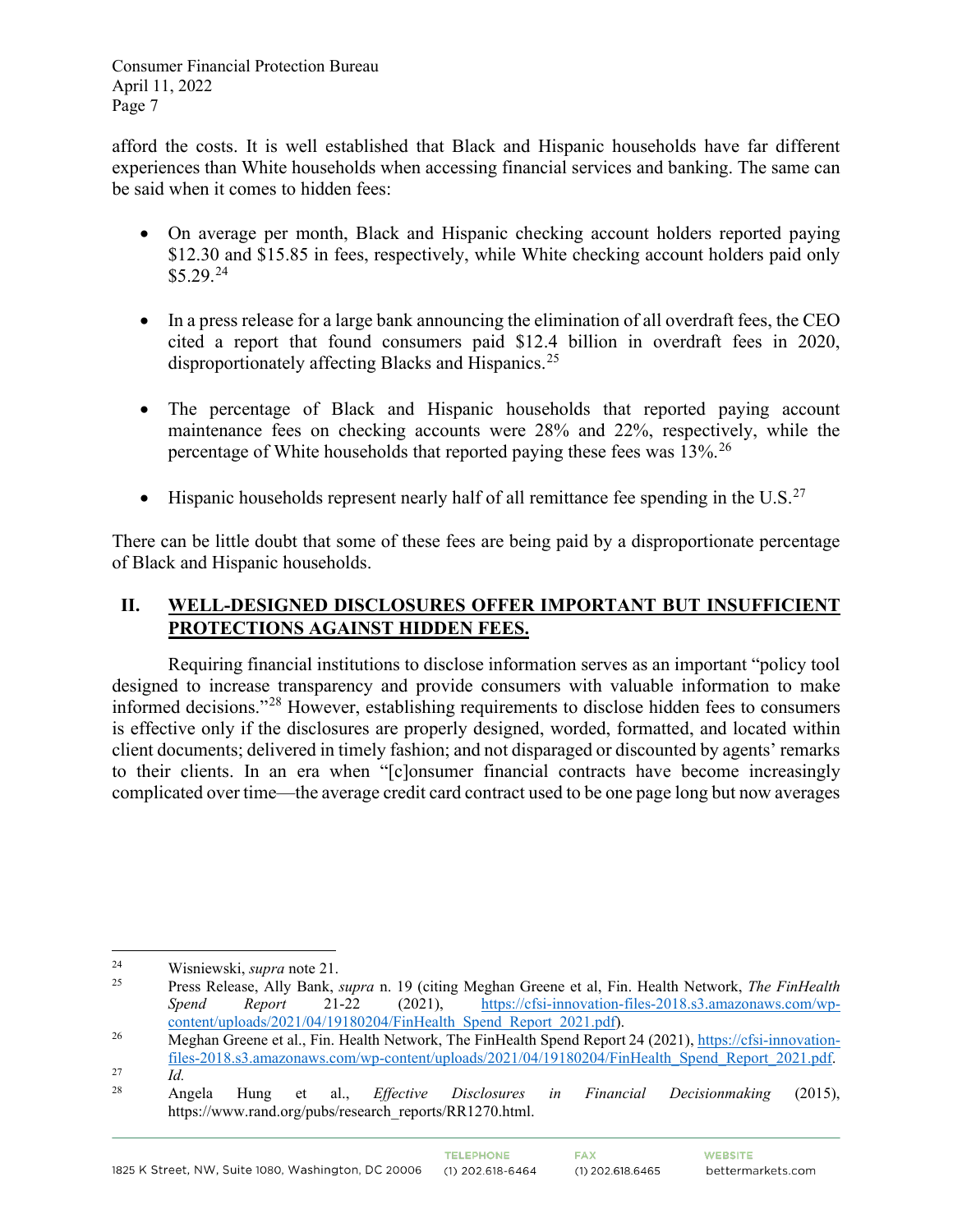more than thirty pages"<sup>[29](#page-7-0)</sup> and depository account disclosures can be even longer,<sup>[30](#page-7-1)</sup> the form of disclosure becomes even more important.<sup>[31](#page-7-2)</sup>

Moreover, disclosure cannot substitute for establishing standards of conduct limiting or banning altogether unfair, deceptive, and abusive acts or practices. Even the best designed disclosure regime addressing hidden or back-end fees may not effectively accomplish its goal of providing consumers a sufficient understanding of fee structures to make informed financial decisions.<sup>[32](#page-7-3)</sup> There is a growing body of scholarship recognizing that disclosure alone is not an effective tool to address the exploitative and excessive nature of hidden fees.<sup>[33](#page-7-4)</sup> This is because, "in practice, consumers may have limited attention or limited understanding of the disclosure," and furthermore, "they may not have the ability to appropriately take the disclosed information into account as they make financial decisions."[34](#page-7-5) Thus, the problem is not one of "insufficient information per se," but "of insufficient ability to process accurately the information one possesses insofar as that information bears on one's own risks."[35](#page-7-6) And, in relation to overdraft fees, "[d]isclosures—even very clear ones—may prime consumers to the costs of overdrafting, but it is unrealistic to expect most people to retain this information or accurately estimate their likelihood of ever bearing these fees."[36](#page-7-7) 

For example, the Federal Reserve amended Regulation DD (implementing the TISA) in 2005 "to require additional disclosures about overdraft services and rein in misleading

<span id="page-7-0"></span><sup>&</sup>lt;sup>29</sup> Sarin, *supra* n. 11 at 1527.<br><sup>30</sup> The Pew Health Grn *Hierary* 

<span id="page-7-1"></span><sup>30</sup> The Pew Health Grp., *Hidden Risks: The Case for Safe and Transparent Checking Accounts* 1 (2011), [https://www.pewtrusts.org/-](https://www.pewtrusts.org/-/media/legacy/uploadedfiles/pcs_assets/2011/safecheckingpewreporthiddenriskspdf.pdf)

[<sup>/</sup>media/legacy/uploadedfiles/pcs\\_assets/2011/safecheckingpewreporthiddenriskspdf.pdf.](https://www.pewtrusts.org/-/media/legacy/uploadedfiles/pcs_assets/2011/safecheckingpewreporthiddenriskspdf.pdf)

<span id="page-7-2"></span><sup>31</sup> George Loewenstein et al., *The Limits of Transparency: Pitfalls and Potential of Disclosing Conflicts of Interest*, 101 Am. Econ. Rev. 423, 427 (2011) ("[W[hether (and to what extent) information actually improves economic outcomes depends critically on what information is delivered, how it is delivered, and how it is utilized by receivers.").

<span id="page-7-3"></span><sup>32</sup> Hung, *supra* n. 28, at 24 ("[R]esearch indicates that disclosure alone, even simplified disclosure, may not be effective at improving financial decisionmaking. Given that many consumers have low levels of financial capability, disclosure is likely to be most effective when used in conjunction with other policy tools.").<br>33 Robert Prentice, *Moral Equilibrium: Stock Brokers and the Limits of Disclosure*, 2011 WIS. L. REV. 1059

<span id="page-7-4"></span><sup>(2011) (</sup>concluding that disclosures do not give sufficient information to investors and may even cause brokers to give more biased advice); Omri Ben-Shahar & Carl Schneider, *The Failure of Mandated Disclosure*, 159 U. PA. L. REV. 647 (2011) (finding that disclosure as a regulatory tool has a history of being ineffective); Ryan Bubb & Richard H. Pildes, *How Behavioral Economics Trims Its Sails and Why*, 127 HARV. L. REV. 1593, 1638 (2014) ("Mandating new forms of disclosure is unlikely to significantly improve outcomes when (1) the underlying contractual complexity would remain and (2) firms have strong incentives to undermine choice in response to the required disclosures."); Sarin, *supra* n. 11, at 1564-65 ("[M]any are skeptical of the usefulness of disclosures, noting that financial institutions generate rents by exploiting consumers' tendency to underestimate the likelihood they will make a late payment or overdraft. . . . This is why recent changes to overdraft disclosure forms proposed by the CFPB are unlikely to be effective.").

<span id="page-7-6"></span><span id="page-7-5"></span>

<sup>&</sup>lt;sup>34</sup> Hung, *supra* n. 28, at 1.<br><sup>35</sup> Christine Jolls et. al., A Behavioral Approach to Law and Economics, 50 STAN. L. REV. 1471, 1541–42 (1998) ("[O]veroptimism leads most people to believe that their own risk of a negative outcome is far lower than the average person's. Similarly, the effect of salience may lead to substantial underestimation of certain risks encountered in everyday life (for example, the risks from poor diet), since these harms may not be very salient. When overoptimism is combined with salience, people may underestimate risks substantially.").<br>Sarin, *supra* n. 11, at 1565.

<span id="page-7-7"></span>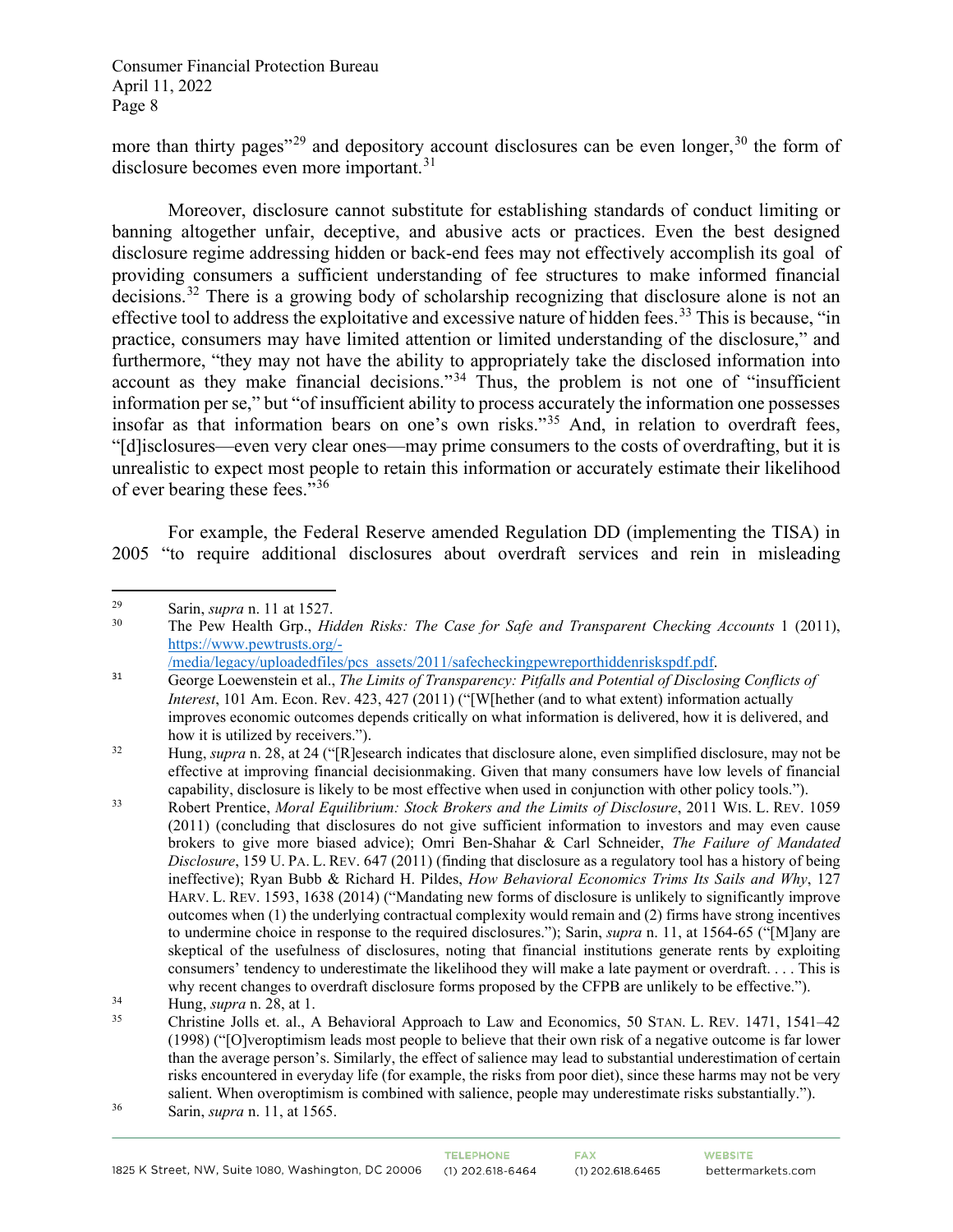advertisements."[37](#page-8-0) While regulators "hoped disclosures would nudge customers away from overdraft[s] and push them toward cheaper alternatives," instead overdraft fee income for banks and credit unions rose 35% in the two years following promulgation of the regulations.<sup>[38](#page-8-1)</sup>

This is just one example of how increased disclosure requirements did not ultimately net the result of curtailing hidden fee practices. The same problems and logic that apply to overdraft fees, which has been one of the more prominently studied hidden fees, can be applied to the myriad other back-end fees that financial institutions may charge, including those listed in the CFPB's request for information: late fees, non-sufficient funds (NSF) fees, convenience fees for processing payments, minimum balance fees, return item fees, stop payment fees, check image fees, fees for paper statements, fees to replace a card, fees for out-of-network ATMs, foreign transaction fees, ACH transfer fees, wire transfer fees, account closure fees, inactivity fees, fees to investigate fraudulent activity, and ancillary fees in the mortgage closing process.

Further, requiring disclosure of back-end fees does not address the fact that institutions have incentives to offer lower up-front fees to remain competitive, such as annual percentage rates, while shrouding the back-end fees that may result in consumers ultimately paying more for a product.<sup>[39](#page-8-2)</sup> In an analogous context, a market study was conducted on vendors that employ "drippricing strategies," where a lower base price is initially listed for a product and additional mandatory fees associated with a purchase are not displayed until a later stage in the purchasing process.<sup>[40](#page-8-3)</sup> In the study, StubHub participated in a large scale pricing experiment, where it provided 50% of its customer base full up-front pricing and provided the other 50% of customers with tacked on mandatory fees later on in the purchasing process.<sup>[41](#page-8-4)</sup> The results showed that disclosing fees upfront "reduces both the quantity and quality of purchases."<sup>[42](#page-8-5)</sup> The study of StubHub resulted in the group where fees are obfuscated spending "almost 21% more than those assigned to the Upfront Fee group."[43](#page-8-6) Ultimately, Stubhub reverted back to its back-end fee pricing scheme in order to remain competitive in the market.<sup>[44](#page-8-7)</sup> At a minimum, this study shows the complexities involved in consumers' understanding of fees; it also demonstrates that leaving when and how fees are assessed to the discretion of individual firms is unlikely to benefit consumers.

<span id="page-8-2"></span><span id="page-8-1"></span><span id="page-8-0"></span>*Id.* at 1554.<br> *Id.* (citing Truth in Savings, 70 Fed. Reg. 29,582, 29,583 (May 24, 2005) (codified at 12 C.F.R. § 230.11)).<br> *Xavier Gabaix & David Laibson, Shrouded Attributes, Consumer Myopia, and Information Suppressi Competitive Markets*, 121 Q.J. ECON. 505, 506 (2006). ("banks prominently advertise the virtues of their accounts, but the marketing materials do not highlight the costs of an account which include ATM usage fees, bounced check fees, minimum balance fees, etc. Banks could compete on these costs, but they instead choose to shroud them."); Sarin, *supra* n. 11, at 1527 ("Firms have no incentive to compete to offer low nonsalient prices because most consumers ignore them. In fact, firms purposely charge *high* nonsalient prices, so they can offer *low* salient prices and attract the most customers.").

<span id="page-8-3"></span><sup>40</sup> Steve Tadelis et al., Price Salience and Product Choice, at 1 (2020), https://bit.ly/37YFAEl (listing studies of drip-pricing demonstrating "that consumers are more likely to purchase goods when fees are obfuscated.").

<span id="page-8-7"></span><span id="page-8-6"></span>

<span id="page-8-5"></span><span id="page-8-4"></span><sup>11</sup> *Id.* at 2.<br>
<sup>42</sup> *Id.* at 10.<br>
<sup>43</sup> *Id.* at 10.<br> **44** Rafi Mohammed, *It's Time to Ban Hidden Fees*, Harv. Bus. Rev. (Feb. 26, 2019), https://hbr.org/2019/02/itstime-to-ban-hidden-fees.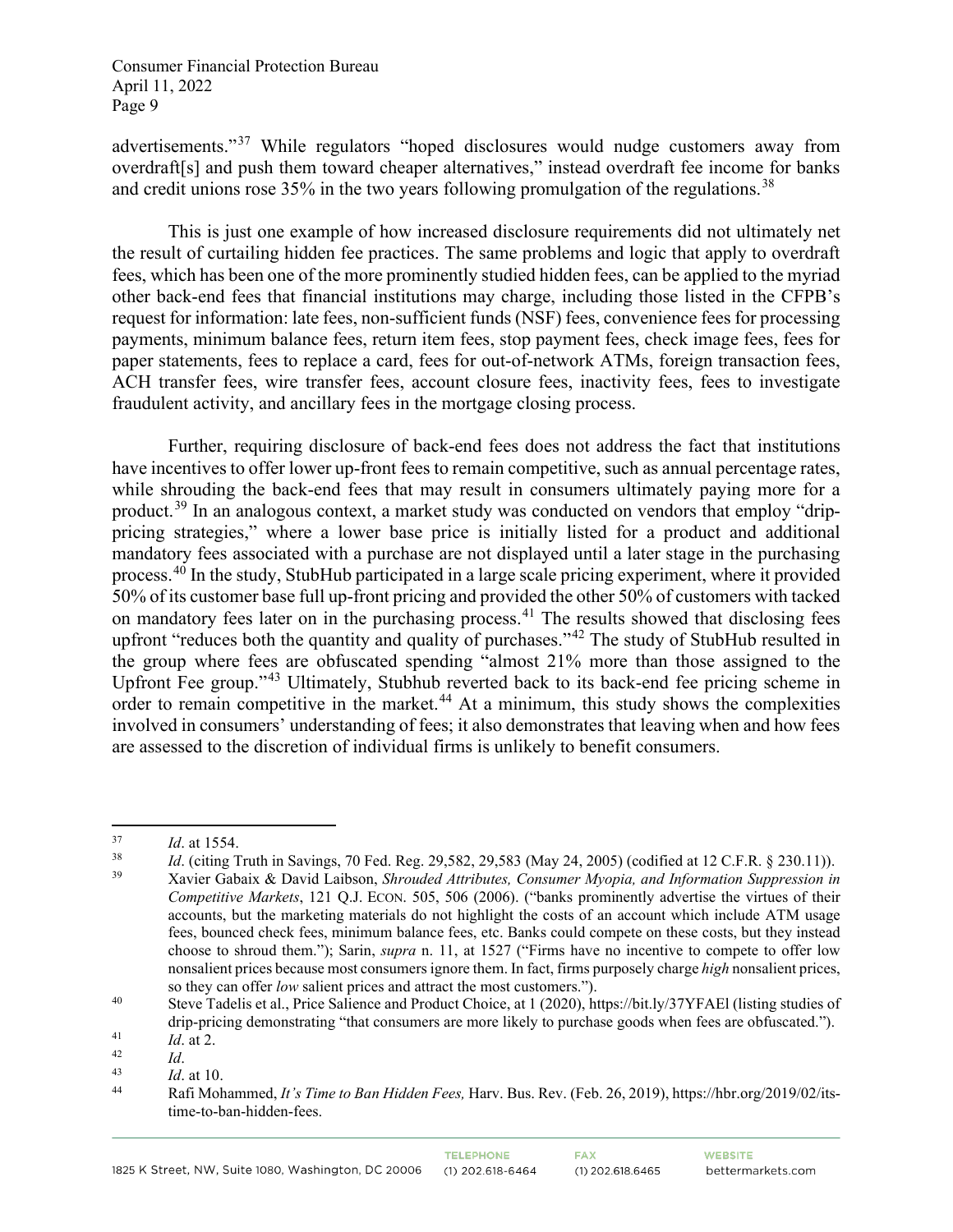In addition, precedent exists for curtailing abusive hidden fee practices by banking and nonbanking financial institutions, not merely requiring disclosure regarding such fees and practices. Prior to establishment of the CFPB, acting under its authority under the Electronic Fund Transfer Act,<sup>[45](#page-9-0)</sup> the Board of Governors of the Federal Reserve issued a regulation in 2009 updating Regulation E to address some aspects of one particularly problematic hidden fee – fees imposed by banks when consumers overdraft their bank account. At the time the rule was promulgated, many institutions had a practice of "automatically enroll[ing]" consumers that met certain criteria in overdraft services and imposing a flat fee when the institution paid a transaction that resulted in an overdraft.<sup>[46](#page-9-1)</sup> After recognizing that consumer testing indicated that "many participants would prefer to have ATM withdrawals and debit card transactions declined if they had insufficient funds, rather than incur an overdraft fee," and that many consumers "are unaware that they can incur overdrafts at the ATM or at POS [point of sale for debit card transactions],"[47](#page-9-2) the Federal Reserve issued regulations in an effort to curtail institutions' automatic overdraft protection enrollment practices. The 2009 Rule requires institutions to provide consumers with the right to "opt in, or affirmatively consent, to the institution's overdraft service for ATM and one-time debit card transactions," and it also prohibits banks from conditioning payment of overdrafts on other types of transactions (such as checks) on consumers opting into overdraft protection for ATM and one-time debit transactions.<sup>[48](#page-9-3)</sup> Notably, the opt-in requirement does not apply to overdraft fees assessed for other types of transactions, including check transactions and recurring debits.<sup>[49](#page-9-4)</sup> The regulations also impose disclosure requirements, requiring institutions to describe the service offered and the consumer's opt-in rights. $5\overline{0}$ 

In sum, while disclosure requirements are important to provide transparency to consumers, disclosures alone are insufficient to protect consumers from hidden fees. Instead, the CFPB should also take steps to directly regulate hidden fees to prevent financial institutions from distorting the cost of the financial products and services they offer and from engaging in unfair and abusive practices. [51](#page-9-6)

#### **III. THE CFPB HAS BROAD LEGAL AUTHORITY TO REGULATE HIDDEN FEES.**

The CFPB possesses broad regulatory authority covering a wide range of consumer financial products and services provided by bank and non-bank financial institutions. The agency can require disclosure of, and in appropriate instances ban, hidden fees imposed by consumer financial institutions, particularly fees that it identifies as unfair, deceptive, abusive, or

<span id="page-9-0"></span><sup>45</sup> Regulatory authority that the CFPB now possesses. *See* 12 U.S.C. § 5481 (12)(C).

<span id="page-9-1"></span><sup>&</sup>lt;sup>46</sup> Electronic Fund Transfers, 74 Fed. Reg. 59033, 59033 (Nov. 17, 2009).<br> $\frac{1}{47}$  Let 50.034.35

<span id="page-9-2"></span><sup>&</sup>lt;sup>47</sup> *Id.* at 59,034-35.

<span id="page-9-3"></span> $\frac{48}{49}$  *Id.* at 59,036.

<span id="page-9-4"></span><sup>49</sup> *Id.* at 59,040; *see also* 12 C.F.R. § 1005.17(b).<br>50 12 C.E.B. § 1005.17(d).

<span id="page-9-6"></span><span id="page-9-5"></span> $^{50}$  12 C.F.R. § 1005.17(d).<br> $^{51}$  Sarin sungen 11 at 153

Sarin, *supra* n. 11, at 1524–25 (making the case for why regulators should target hidden fees and recognizing that this "is a market failure that well-designed regulation can solve," and should also address the regressive nature of financial produces where "low-income consumers tend to pay higher prices than their higherincome counterparts"); Rory Van Loo, *Broadening Consumer Law: Competition, Protection, and Distribution*, 95 Notre Dame L. Rev. 211, 217 (2019) ("Consumer laws that address overcharge can make markets more competitive, and thus remove or prevent distortions.").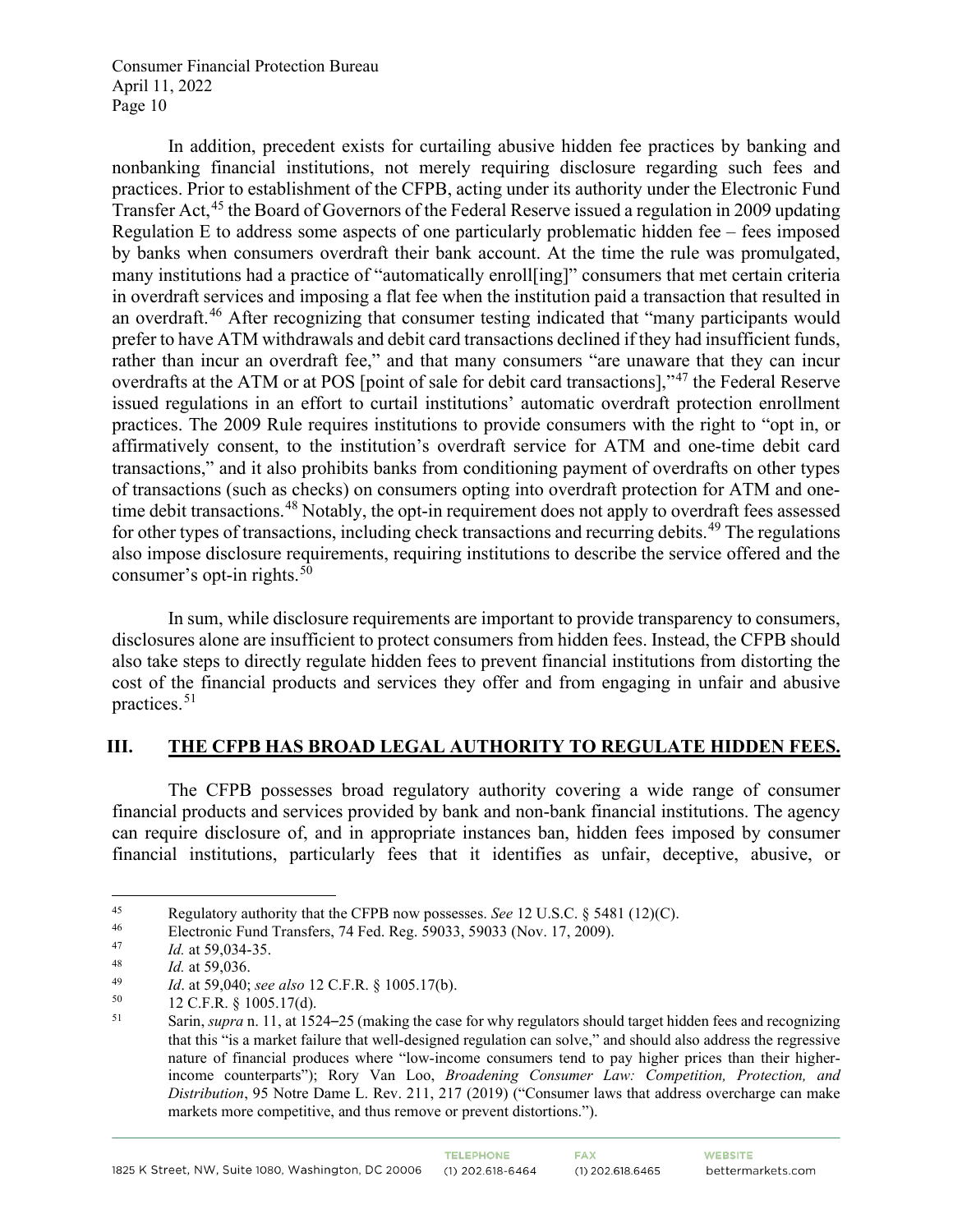discriminatory. Congress enacted the Dodd-Frank Wall Street Reform and Consumer Protection Act in 2010, establishing the CFPB to "regulate the offering and provision of consumer financial products or services under the Federal consumer financial laws."[52](#page-10-0) The Act defines "financial products and services" to include deposit-taking activities, mortgages, credit cards, and other types of credit extensions, loan servicing, "check cashing, check collection, or check guaranty services," collection of consumer reporting data, and consumer debt services.<sup>[53](#page-10-1)</sup>

In granting the CFPB regulatory authority over institutions engaging in these services, Congress enumerated certain objectives, including exercising authority under nineteen federal consumer financial laws to ensure that "consumers are provided with timely and understandable information to make responsible decisions about financial transactions;" that "consumers are protected from unfair, deceptive, or abusive acts and practices and from discrimination;" and that "markets for consumer financial products and services operate transparently and efficiently to facilitate access and innovation."<sup>[54](#page-10-2)</sup> These federal financial consumer laws through which the CFPB regulates include the Electronic Fund Transfer Act ("EFTA"),<sup>[55](#page-10-3)</sup> the Truth in Lending Act ("TILA"),  $56$  and the Truth in Savings Act ("TISA"),  $57$  among others.

The CFPB has broad regulatory authority to issue regulations and release guidance aimed at accomplishing these objectives.<sup>[58](#page-10-6)</sup> Additionally, the Dodd-Frank Act provides the CFPB with the authority to issue regulations that ensure that the features of a financial product or service "are fully, accurately, and effectively disclosed to consumers in a manner that permits consumers to understand the costs, benefits, and risks associated with the product or service."<sup>[59](#page-10-7)</sup>

In addition to authorizing the CFPB to address transparency and disclosure of information to consumers in connection with the financial products and services they utilize, the Dodd-Frank Act also vests the CFPB with authority to address unfair, deceptive, and abusive acts or practices (known as UDAAP). The CFPB is authorized to "prescribe rules applicable to a covered person or service provider identifying as unlawful, unfair, deceptive, or abusive acts or practices in

<span id="page-10-0"></span><sup>52 12</sup> U.S.C. § 5491 (a).<br>
53 *Id.* § 5481(15)(A)(vi).<br>
54 *Id.* § 5511 (b)(1) (2).

<span id="page-10-2"></span><span id="page-10-1"></span><sup>&</sup>lt;sup>54</sup> *Id.* § 5511 (b)(1), (2), (5).<br><sup>55</sup> **15 U S C** & 1693 et seq.

<span id="page-10-3"></span><sup>55</sup> 15 U.S.C. § 1693 et seq.

<span id="page-10-4"></span> $^{56}$  15 U.S.C. § 1601 et seq.<br>  $^{57}$  12 U.S.C. § 4301 et seq.

<span id="page-10-5"></span> $^{57}$  12 U.S.C. § 4301 et seq.<br> $^{58}$  12 U.S.C. § 5512 While

<span id="page-10-6"></span><sup>58</sup> 12 U.S.C. § 5512. While certain aspects of the CFPB's regulatory authority, in particular its ability to exercise supervisory and examination authority over an institution, may vary depending on an institution's size and bank charter status, *see* 12 U.S.C. §§ 5514-16, the agency's authority to issue regulations with the force and effect of law apply broadly to those offering consumer financial products and services, notwithstanding the limitations the Dodd-Frank Act may impose on other aspects of the CFPB's regulatory authority. The CFPB implements the following regulations: Regulation E, 12 C.F.R. Part 1005, pursuant to the EFTA, which applies to financial institutions, including banks, savings associations, credit unions holding consumer accounts, and addressing such issues as disclosures of fees and limits relating to electronic fund transfers; Regulation Z, 12 C.F.R. § 1026, pursuant to the TILA, governing open-ended credit and certain loans including mortgages-related loans and addressing statements, disclosures, and annual percentage rates; and Regulation DD, 12 C.F.R. § 1030, pursuant to the TISA, governing depository accounts, including savings, checking, and money market accounts, and addressing such matters as disclosures, misleading advertising, annual percentage yield, and fees.

<span id="page-10-7"></span><sup>59</sup> 12 U.S.C. §5532.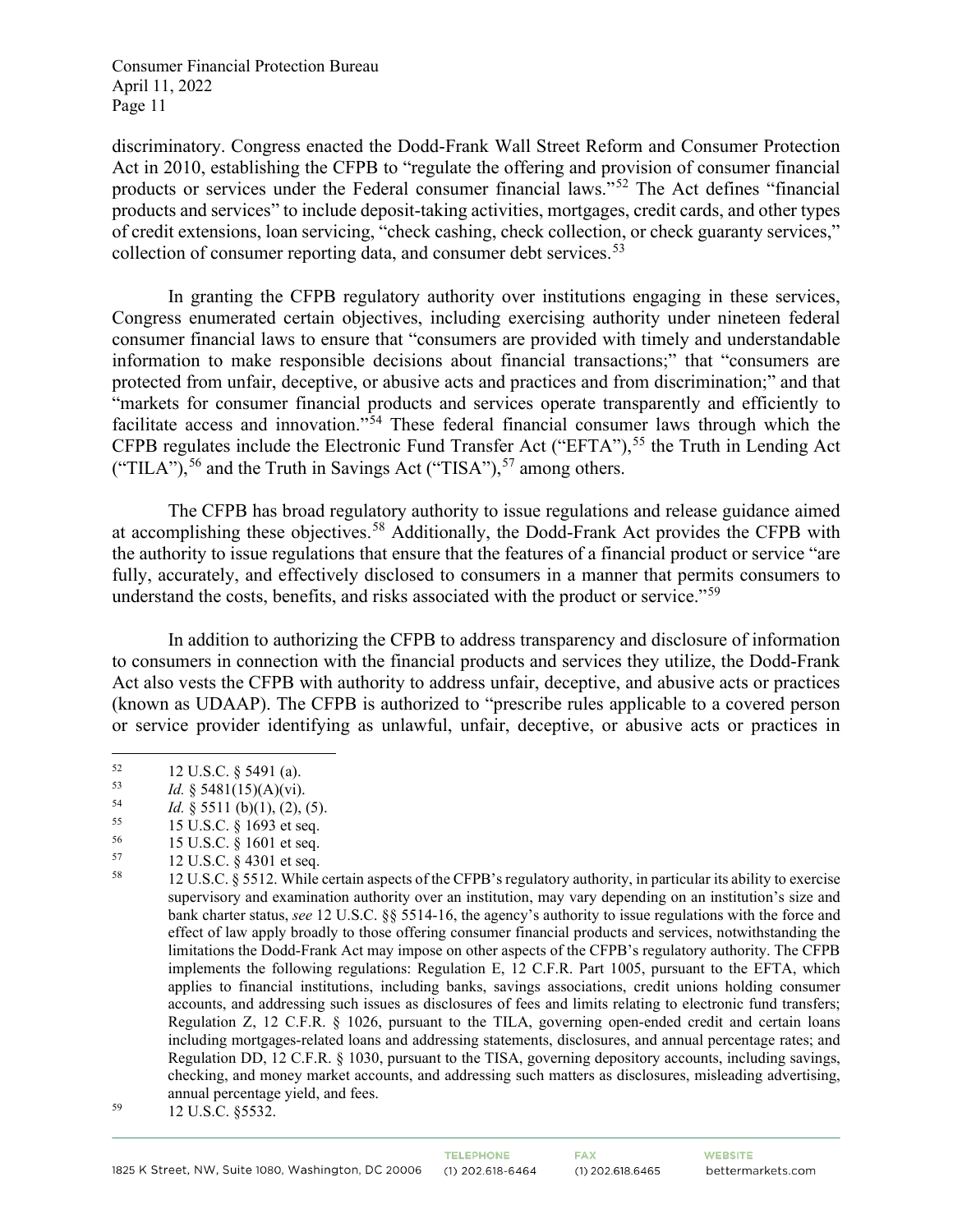connection with any transaction with a consumer for a consumer financial product or service, or the offering of a consumer financial product or service."[60](#page-11-0) The Dodd-Frank Act defines a covered person as "any person that engages in offering or providing a consumer financial product or service" and affiliates thereof.<sup>[61](#page-11-1)</sup>

The Act also defines the circumstances in which the CFPB may find practices unfair or abusive and therefore declare them unlawful. It may deem a practice unfair if the agency reasonably believes the practice "causes or is likely to cause substantial injury to consumers which is not reasonably avoidable by consumers" and that injury is "not outweighed by countervailing benefits to consumers or to competition."[62](#page-11-2) Pursuant to the Act, the CFPB may also declare a practice abusive if it "materially interferes" with a consumer's ability to understand a term or condition of a consumer financial product or service. [63](#page-11-3) It may also deem the practice abusive if it "takes unreasonable advantage" of (1) a consumer's lack of understanding of the risks or costs associated with a product or service, (2) a consumers' inability to protect their interests when selecting or using a product or service, or (3) a consumer's reasonable reliance on an institution to act in the consumer's interest.<sup>[64](#page-11-4)</sup> The CFPB further defines a deceptive practice as one that "misleads or is likely to mislead the consumer," the consumer's interpretation of the practice is reasonable, and the practice is material.<sup>[65](#page-11-5)</sup>

## **IV. RECOMMENDATIONS.**

## **A. Disclosure requirements should be carefully crafted and prescriptive in nature.**

The CPFB should take steps to ensure that bank and non-bank financial institutions are providing consumers clear and concise disclosures of fees associated with products and services provided. While the current regulations governing disclosure require regulated institutions to disclose fees associated with many products and services, the form the disclosure may take is largely left to the choice of the institution. In a 2011 study of more than 250 types of checking accounts provided by the 10 largest banks in the United States, the Pew Charitable Trusts found that the "median length of bank disclosures for key checking account policies and fee information was 111 pages."<sup>[66](#page-11-6)</sup> Those same researchers also found that different institutions used different nomenclature for the same fee or service, disclosed information in different locations in documents or different documents altogether, and did not "summarize or collect key information anywhere."[67](#page-11-7)

<span id="page-11-0"></span><sup>60</sup> *See also* 12 U.S.C. § 5531.

<span id="page-11-1"></span><sup>61</sup> 12 U.S.C. § 5481(6); *see also id.* § 5517 (generally excluding "merchant, retailer, or seller of any nonfinancial good or service" from the CFPB's regulatory authority, subject to exceptions); § 5519 (excluding auto dealers).<br>  $^{62}$  12 U.S.C. § 5531(c).<br>  $^{63}$   $^{14}$  § 5531(d)(1).

<span id="page-11-2"></span>

<span id="page-11-4"></span><span id="page-11-3"></span><sup>63</sup>*Id*. § 5531(d)(1). 64 *Id*. § 5531 (d)(2).

<span id="page-11-5"></span><sup>65</sup> CFPB Supervision and Examination Manual, https://files.consumerfinance.gov/f/documents/cfpb\_supervision-and-examination-manual.pdf; *see also CFPB v. Gordon*, 819 F.3d 1179, 1192 (9th Cir. 2016).

<span id="page-11-7"></span><span id="page-11-6"></span><sup>66</sup>*See* Pew Health Grp., *supra* n. 30, at 1. 67 *Id*.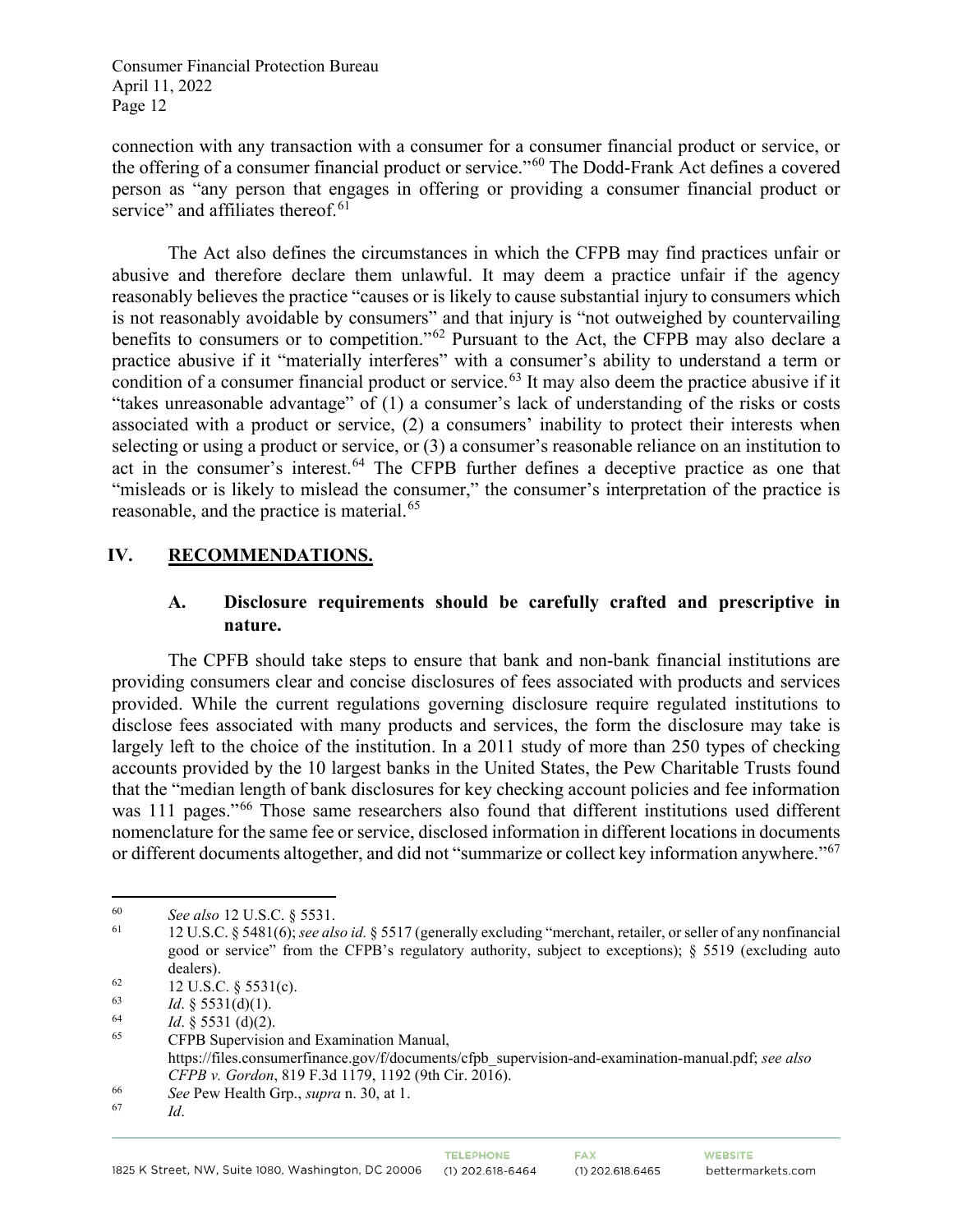These types of inconsistencies between institutions and piece-meal disclosures prevent consumers from fully understanding back-end fees associated with depository accounts and also prevent consumers from being able to price-compare between institutions.

By contrast, for credit card accounts, governed by Regulation Z, the CFPB sets forth requirements governing format that institutions must adopt for the disclosures of fees, interest rates, and transaction charges associated with credit cards. Credit card providers must at the time of application or solicitation include a tabular disclosure, known as the "Schumer box," that describes the fees and charges associated with the credit card in a format that must be similar to the model forms provided by the CFPB.<sup>[68](#page-12-0)</sup>

We therefore make the following recommendations on how to improve disclosure of some of the hidden fees that are prevalent in the consumer finance market:

- Regulations implementing the TISA require that disclosures are "clearly and conspicuously, in writing, and in a form the consumer may keep,"[69](#page-12-1) but do not otherwise elaborate on what form the disclosure must take. For checking and savings accounts and other depository accounts, the CFPB should require institutions to provide all fees associated with an account in a consolidated, easyto-read format, and clearly explain when and under what circumstances fees may be assessed. This could take a form similar to the Schumer Box required for credit cards.
- For overdraft fees, the CFPB should require institutions to provide a comprehensive disclosure of overdraft penalties and fees (including how NFS fees and overdraft protection fees relate) as well as lower-cost alternatives to overdraft fees, such as opening an overdraft line of credit (with an established APR) or linking another savings/checking account. The current A-9 Model Consent Form for Overdraft Services briefly mentions alternatives but does not explain those options.
- Finally, the CFPB should require banks to notify consumers in real time when their depository account balances are low, including disclosure of all pending credits and debits; provide a breakdown of potential fees associated with low account balances (such as overdraft, draw-down, and low account balance fees); and provide alternative options and fees associated with such options available to consumers.

The approach reflected in these recommendations can and should be applied more broadly to the disclosure of other types of fees as well. Requiring institutions to take these steps will provide consumers a greater opportunity to understand the fees associated with financial products and services and the options available to them.

<span id="page-12-0"></span> $^{68}$  12 C.F.R. § 1026.60.

<span id="page-12-1"></span>*Id.* § 1030.3(a).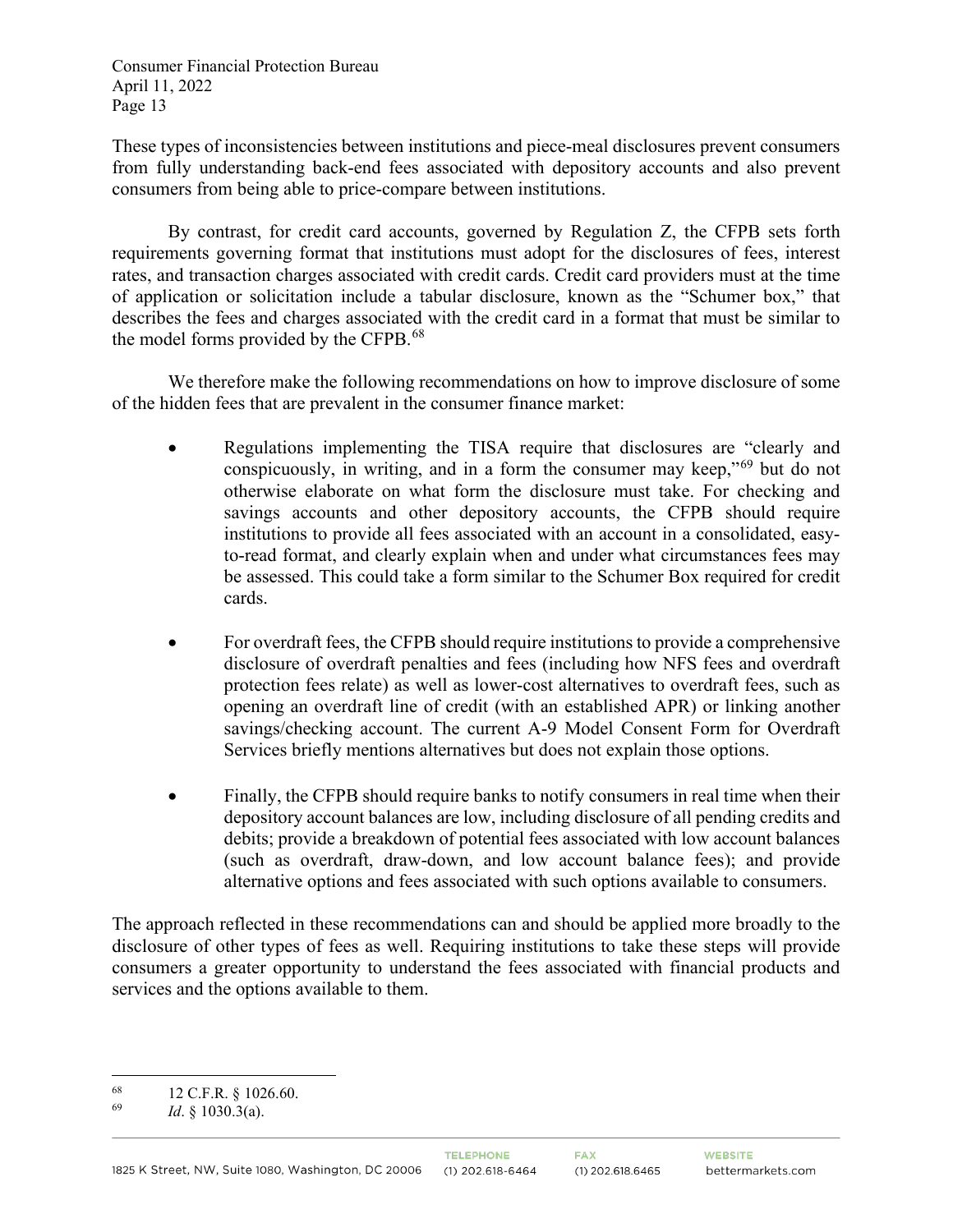## **B. The CFPB should continue to utilize its UDAAP authority to regulate hidden fees, including its authority to address discriminatory acts or practices.**

One of the core mandates of the CFPB is to enforce consumer financial protection laws and to ensure "consumer financial products and services are fair, transparent, and competitive."[70](#page-13-0) As explained above, the principal tool the CFPB has in its arsenal to ensure fair, transparent, and competitive markets is its UDAAP authority. This UDAAP authority has enabled the CFPB to protect consumers through supervisory and enforcement actions as well as through rulemaking.

In 2020, the CFPB exercised its UDAAP authority to secure a consent order from TD Bank, N.A. (TD Bank) regarding the marketing and sale of one of its overdraft products.<sup>[71](#page-13-1)</sup> In the consent order, the Bureau identified several unfair, deceptive, and abusive acts or practices in TD Bank's enrollment practices for its overdraft products and services, including:

- deceptively claiming its Debit Card Advance (DCA) product was a "free" product;
- deceptively explaining services to consumers during enrollment that were not covered by the DCA product; and
- interfering with the consumer's ability to understand the product's overdraft terms and conditions by pre-checking the "enroll" box and obscuring or attempting to obscure the pre-checked "enroll" status.<sup>[72](#page-13-2)</sup>

The CFPB's consent order with TD Bank identified numerous additional violations of law; included TD Bank's undertaking to correct these violations; and required TD Bank to pay an estimated \$97 million in restitution to about 1.42 million consumers, in addition to a civil monetary penalty of \$25 million.[73](#page-13-3)

The TD Bank consent order provides a useful framework for the CFPB to continue utilizing its UDAAP authority in the case of hidden fees, the imposition of which will in many cases constitute an unfair, deceptive, and abusive act or practice.<sup>[74](#page-13-4)</sup> It is critically important for the CFPB to utilize all of its tools, including its UDAAP authority, to protect consumers from excessive and exploitative hidden fees and ensure fair, transparent, and competitive markets.

In addition to utilizing its UDAAP authority as it did in the TD Bank case mentioned above, the CFPB should examine the use of hidden fees by bank and non-bank financial institutions that are discriminatory, intentionally or unintentionally, through their recently expanded definition of what constitutes "unfair" acts or practices. Historically, the CFPB would bring cases of

<span id="page-13-0"></span> $^{70}$  12 U.S.C. § 5511(a).<br>  $^{71}$  TD Bank N A CED

<span id="page-13-1"></span> $^{71}$  TD Bank, N.A., CFPB No. 2020-BCFP-0007 (Aug. 20, 2020).<br> $^{72}$  Id at 19

<span id="page-13-3"></span><span id="page-13-2"></span> $\frac{72}{73}$  *Id.* at 19.

*Id.* a 12, 36 40 (Unfortunately, the consent order did not require TD Bank to admit to any wrongdoing or violations of law – a provision that the CFPB, and all regulators with enforcement authority, should insist upon in their settlements).

<span id="page-13-4"></span><sup>74</sup> This approach is *especially important u*ntil such time when consumer financial services agreements no longer mandate arbitration.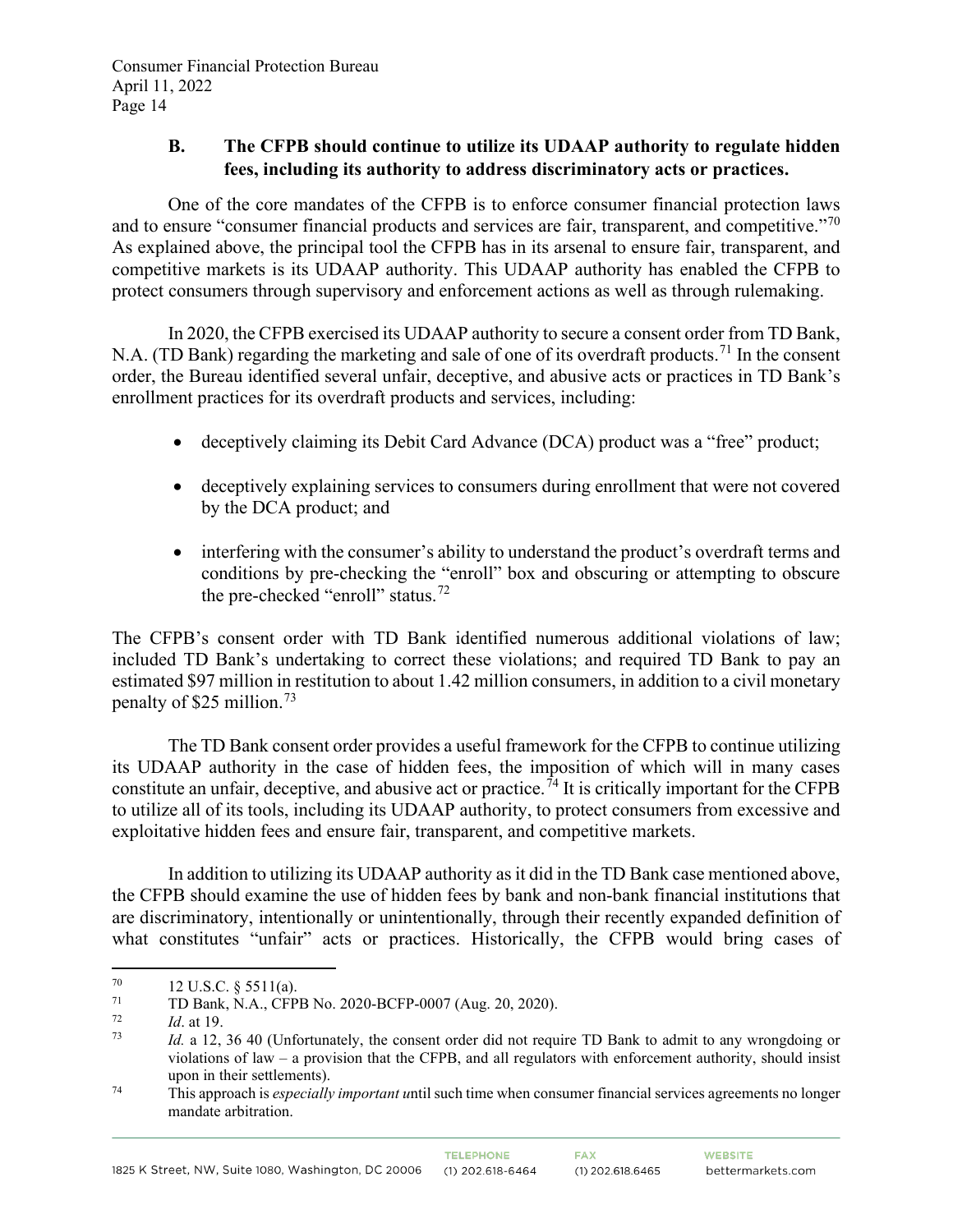discrimination under a number of enumerated fair lending laws, including the Equal Credit Opportunity Act. While enumerated fair lending laws have enabled government regulators to hold consumer finance companies accountable for discriminatory lending acts and practices in some instances, statutory limitations have constrained regulators' ability to look more broadly at cases of discrimination in consumer finance.[75](#page-14-0) This, and the CFPB's reluctance to bring any enforcement actions for violations of fair lending laws in recent years, has left a hole in enforcement against discriminatory acts and practices in consumer finance.<sup>[76](#page-14-1)</sup> However, the CFPB's recently announced changes to its supervisory operations and exam manual for evaluating unfair acts or practices, which now includes intentional and unintentional discrimination, gives the CFPB additional opportunities to regulate discriminatory consumer financial products and services.

The CFPB should utilize its expanded interpretation of "unfair" acts or practices to examine intentional and unintentional discriminatory acts or practices in bank and non-bank financial institutions imposition of hidden fees. Specifically, hidden fees associated with remittance transfers are ripe for further examination due to their impact on Hispanic and Asian consumers. Nearly \$600 billion flowed to low- and middle-income countries via remittances in 2021.<sup>[77](#page-14-2)</sup> Research has suggested that U.S. households paid \$16.3 billion in fees for remittance services in 2019, more than half of which were hidden fees paid on inflated exchange rates.[78](#page-14-3) This is, in part, why the CFPB issued its remittances transfer rule in  $2020$ ,<sup>[79](#page-14-4)</sup> which brings more transparency to this often-opaque market. The rule requires remittance transfer providers to disclose the exchange rate, fees, and amount to be received by the recipient. While this rule enhances transparency in the remittance transfer market, it missed the opportunity to regulate excessive and exploitative fees imposed on customers that rely on these services, which has a more profound adverse impact on Hispanic and Asian households.

According to the FDIC, roughly 5.5% of U.S. households used international remittances in 2019, while 20.2% and 13.3% of Hispanic and Asian households in the U.S. utilized international remittances.<sup>[80](#page-14-5)</sup> Further, research has found that Hispanic households comprise 46% of all remittance fee spending in the U.S..<sup>[81](#page-14-6)</sup> Due to the concentrated usage of remittance transfer services

<span id="page-14-6"></span>81 Fin. Health Network, *supra* n. 26.

<span id="page-14-0"></span><sup>75</sup> *See e.g.* Akyar v. TD Bank US Holding Co.*,* 2018 WL 4356734 at \*5 (S.D.N.Y. Sept. 12, 2018) ("the text of the [Title II of the Civil Rights Act of 1964] does not explicitly include banks…and courts have expressly concluded that banks are not places of public accommodation"); Hatcher v. Servs. First Bank, 2016 WL 7336403 (N.D. Ala. Dec. 19, 2016); Lowe v. ViewPoint Bank, 972 F. Supp. 2d 947 (N.D. Tex. Sept. 18, 2013); Ajuluchuku v. Wachovia Corp., 2006 WL 406602 (W.D.N.C. Feb. 17, 2006).

<span id="page-14-1"></span><sup>76</sup> *See also* CFPB, *Fair Lending Report of the CFPB* (2018); *see also* CFPB, Fair Lending Report of the CFPB (2019); *see also* CFPB, Fair Lending Report of the CFPB (2020); *See also* CFPB, Fair Lending Report of the CFPB (2021) (The CFPB brought three fair enforcing cases between fiscal years 2017 to 2020).

<span id="page-14-2"></span><sup>77</sup> KNOMAD, *Recovery: COVID-19 Crisis Through a Migration Lens 34*, 2 (Nov. 2021), https://www.knomad.org/sites/default/files/2021-

<span id="page-14-3"></span><sup>05/</sup>Migration%20and%20Development%20Brief%2034\_1.pdf. 78 Nicholas Lembo, *Stop The Exchange Rate Ripoff Report*, Wise (Sept. 23, 2020), [https://wise.com/us/blog/stop-the-exchange-rate-ripoff-report.](https://wise.com/us/blog/stop-the-exchange-rate-ripoff-report)<br>79 Remittance Transfers Under the Electronic Fund Transfer Act (Regulation E) 85 Fed. Reg. 34,870 (June 5,

<span id="page-14-4"></span><sup>2020) (</sup>codified at 12 C.F.R. pr. 1005). 80 FDIC, *How America Banks: Household Use of Banking and Financial Services*, *2019 FDIC Survey 37*, tbl.

<span id="page-14-5"></span><sup>6.1</sup> (2020).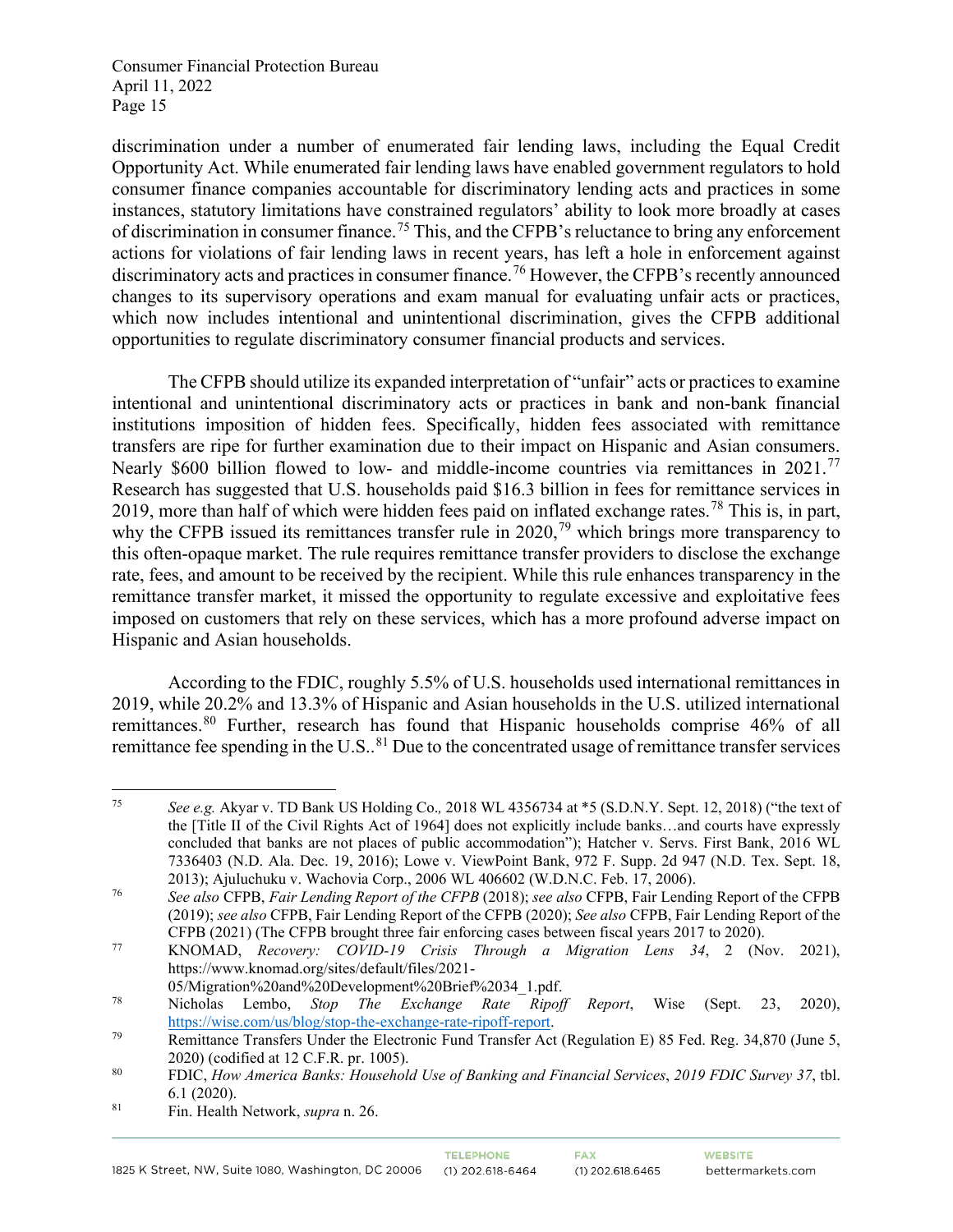among Hispanic and Asian households, any excessive or exploitative fees in this area of the market has an especially harmful effect on these populations. The CFPB's expanded interpretation of "unfair" acts or practices will be particularly helpful in areas of consumer finance such as remittance transfers, where excessive and exploitative fees have disparate impacts on particular classes of consumers. More broadly, the CFPB's expanded interpretation of "unfair" acts or practices, which now encompasses intentional and unintentional discriminatory acts and practices by bank and non-bank financial institutions, will ensure a more equal and equitable financial services industry that serves all consumers fairly.

## **C. The CFPB should ban or limit unfair, deceptive, and abusive acts or practices that result in excessive and exploitative fees.**

a. Overdraft Fees

The CFPB should use its UDAAP authority to ensure bank and non-bank financial institutions are not reordering the processing of checks, debit card transactions, bill payments, and ATM withdrawals to maximize overdraft, overdraft protection, and non-sufficient funds fees on their customers' accounts. As mentioned above, the CFPB has the responsibility to prohibit unfair, deceptive, or abusive acts or practices in connection with any consumer financial product or service. According to the CFPB's own study, bank and non-bank financial institutions implement their own "processing policies, overdraft program features and pricing, and other practices that may affect the outcomes that consumers experience and that vary across banks."[82](#page-15-0) These complex processing policies that vary among bank and non-bank financial institutions can trigger the overdraft or non-sufficient funds fees paid by consumers, which are often not disclosed or are disclosed in a way that is not meaningful to the consumer.<sup>[83](#page-15-1)</sup> In the case of overdraft processing orders and policies within individual bank and non-bank financial institutions, disclosure alone will not be enough to protect consumers from unfair, deceptive, or abusive acts or practices that result in excessive and exploitative fees.

The CFPB should also consider using its UDAAP authority to impose limits and restrictions on various fees imposed by bank and non-bank financial institutions on consumers, including but not limited to, overdraft and non-sufficient funds fees. According to the CFPB's own study, only a small fraction of consumer accounts are responsible for an overwhelming majority of the overdraft fees charged by banks and non-bank financial institutions. In a 2017 Data Point published by the CFPB, which analyzes practices at large banks, the Office of Research found that 9% of consumer accounts paid 79% of all overdraft fees.<sup>[84](#page-15-2)</sup> Much as the CFPB did in its 2017 payday lending rule,<sup>[85](#page-15-3)</sup> the CFPB should consider implementing a cooling-off period and a limit on overdraft fees within a specified time-period to ensure bank and non-bank financial institutions are not profiting unfairly off of habitual overdrafters, many of whom are so financially stressed that they cannot avoid recurrent overdrafts.

<span id="page-15-0"></span><sup>82</sup> *CFPB Study of Overdraft Programs*, *supra* n. 9, at 41.

<span id="page-15-1"></span> $\frac{83}{84}$  *Id.* at 63.

<span id="page-15-2"></span><sup>84</sup> *Data Point: Frequent Overdrafters*, *supra* n. 6, at 5.

<span id="page-15-3"></span>Payday, Vehicle Title, and Certain High-Cost Installment Loans, 82 Fed. Reg. 54,472 (Nov. 17, 2017).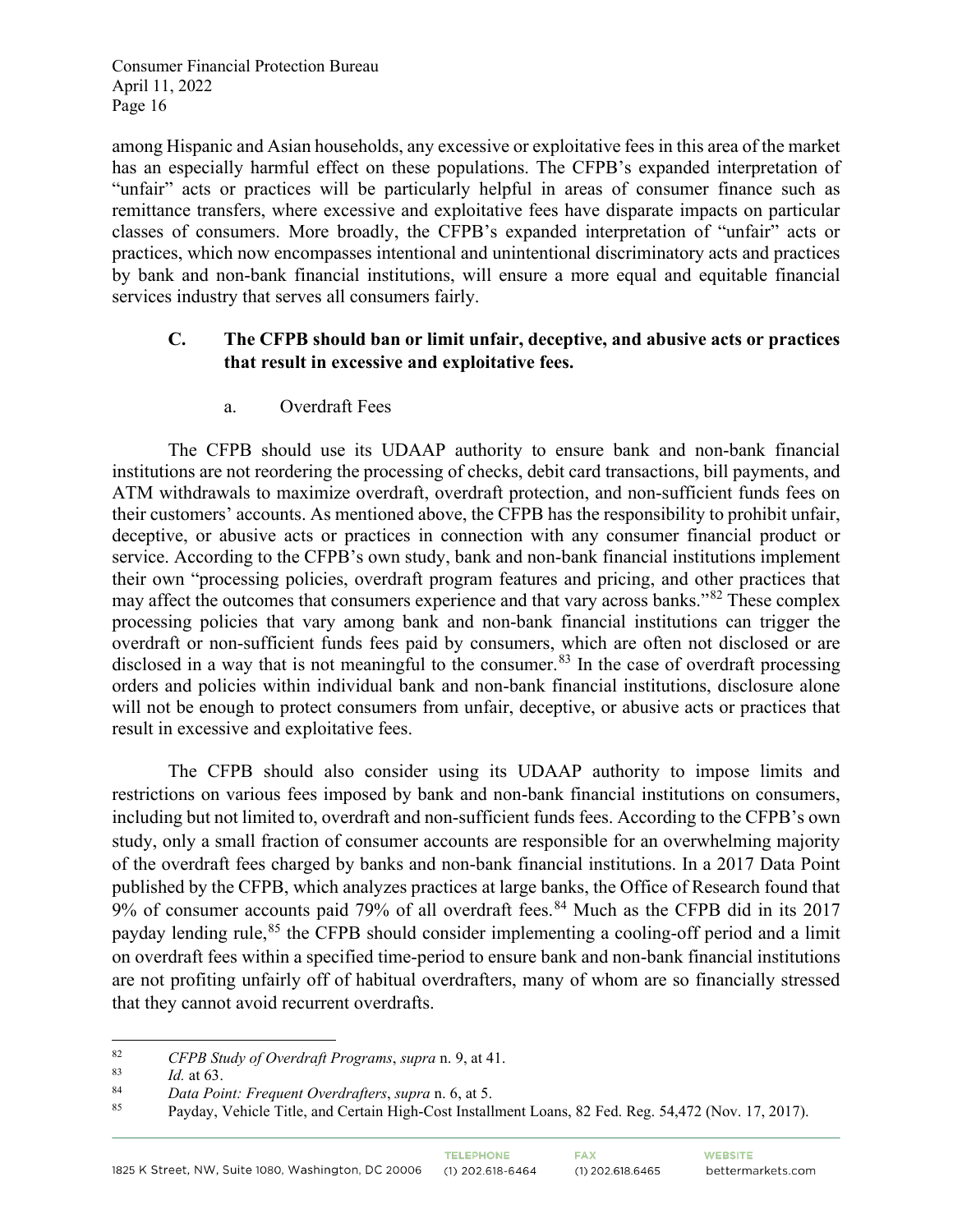#### b. Credit Card Penalty Fees

The CFPB should consider using its authority under Regulation Z to ensure open-end credit card issuers are adjusting their penalty fees annually, if greater than the fees allowed by the safe harbor provision, to ensure they are reasonable and proportional. The Credit CARD Act of 2009 amended the Truth-in-Lending Act to require any penalty fee or charge on open-end consumer credit plans to be reasonable and proportional to the violation.<sup>[86](#page-16-0)</sup> The Credit CARD Act includes a list of factors regulators must account for when determining reasonable and proportional penalty fees, including the cost incurred by the creditor, the deterrent effect on the cardholder, the conduct of the cardholder, and any other factor regulators should take into account.<sup>[87](#page-16-1)</sup> Regulations issued by the CFPB implementing the Credit CARD Act require card issuers to reevaluate every twelve months the dollar amount of the fee compared to the costs incurred by the issuer for that type of violation, if it exceeds the penalty fees listed in the safe harbor provision.<sup>[88](#page-16-2)</sup> To the extent credit card issuers are charging penalty fees in excess of the safe harbor, the CFPB should examine these issuers to ensure annual evaluations of penalty fees are being completed and that they are reasonable and proportional.

The CFPB should also consider lowering the penalty fees listed in the safe harbor provision of Regulation Z. The Credit CARD Act included a safe harbor provision which allowed, but did not require, regulators to implement a specified amount for penalty fees that would not have to comply with card issuers duty to conduct an annual reevaluation and would be presumed to be reasonable and proportional.<sup>[89](#page-16-3)</sup> The CFPB included a safe harbor provision in the subsequent rulemaking for Regulation Z, which allowed for a \$25 fee to be assessed for the first violation and \$35 fee to be assessed on any subsequent violation, adjusted for inflation.<sup>[90](#page-16-4)</sup> This safe harbor has failed to meaningfully lower penalty fees for consumers. While late fees are below their pre-CARD Act level of \$33, they are only marginally lower than their average in 2020 of \$31.<sup>[91](#page-16-5)</sup> In fact, late fees have continued their growth trajectory upwards with credit card issuers assessing nearly \$14 billion in late fees in 2019.<sup>[92](#page-16-6)</sup> In order to lower credit card penalty fees paid by consumers, the CFPB should consider lowering the penalty fees listed in the safe harbor in Regulation Z.

### **CONCLUSION**

We hope the Bureau finds these comments helpful.

Sincerely,

**TELEPHONE** 

**FAX** 

<span id="page-16-0"></span><sup>86</sup> Credit Card Accountability Responsibility and Disclosure Act (Credit CARD Act), Pub. L. No. 111-24, § 102, 123 Stat. 1734, 1740 (2009).

<span id="page-16-2"></span><span id="page-16-1"></span><sup>87</sup> *Id.*<br>
88 12 C.F.R. § 1026.52(b)(1)(i).<br>
89 Credit CARD Act, § 102, 123 Stat. at 1740 (2009).<br>
90 Truth in Landing (Bossilation 7), 76 Fed. Bee, 70

<span id="page-16-4"></span><span id="page-16-3"></span><sup>90</sup> Truth in Lending (Regulation Z), 76 Fed. Reg. 79,767, 79,821 (Dec. 22, 2011) (codified at 12 C.F.R. pt. 1026).

<span id="page-16-5"></span><sup>91</sup> *The Consumer Credit Card Market*, *supra* n. 6, at 55 (Pre-Credit CARD Act threshold would be \$40 adjusted for inflation).

<span id="page-16-6"></span><sup>92</sup> *Id.* at 54.